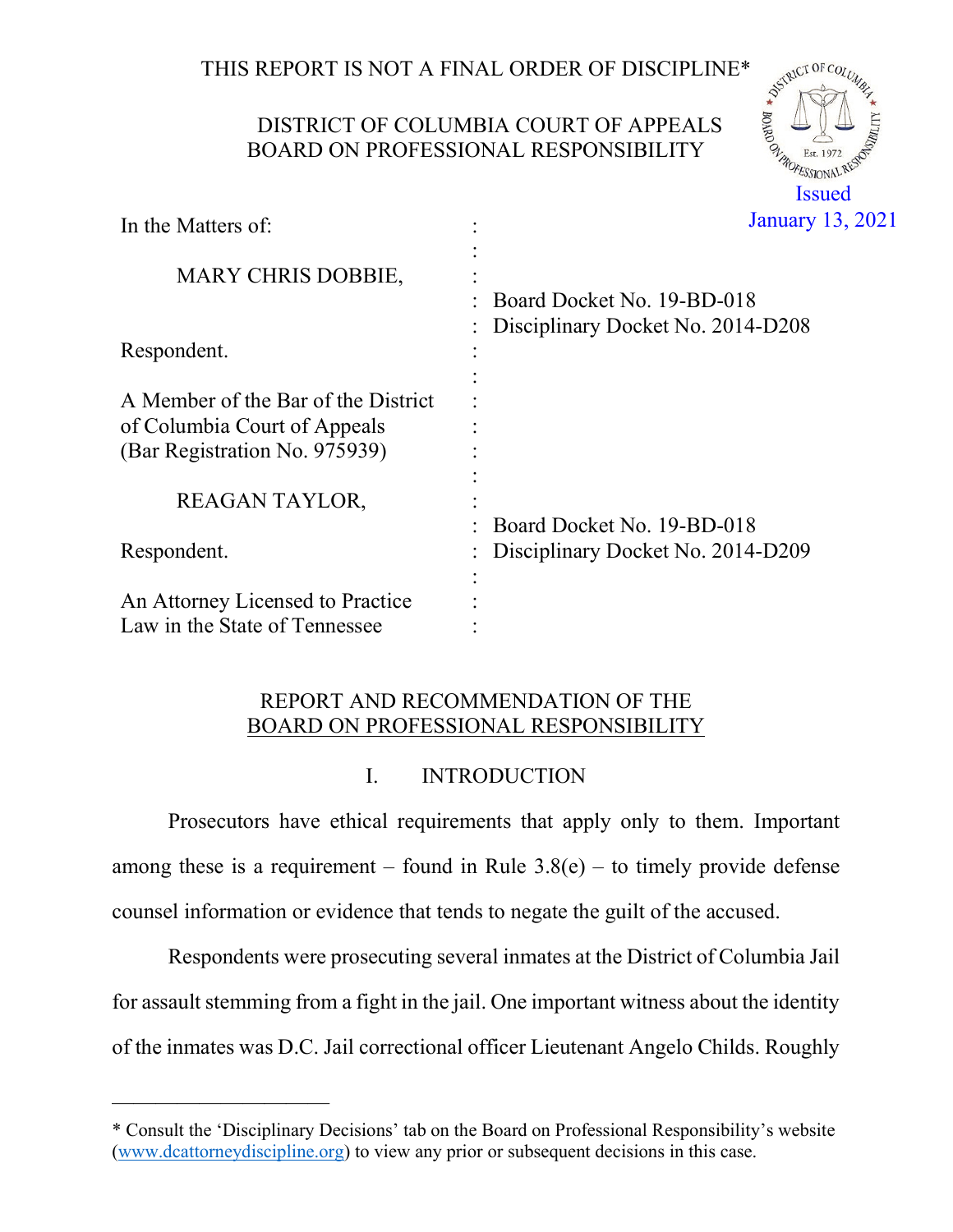six weeks before trial, Respondents received a report that described several kinds of misconduct by Childs. The report was written by a Department of Corrections (DOC) Office of Internal Affairs (OIA) Investigator named Benjamin Collins. The Collins Report determined that Childs maced an inmate in the face who was handcuffed, then filed a false incident report about it and filed a false disciplinary charge against the inmate alleging the inmate assaulted an officer.

All of this information should have been disclosed to the defense under *Brady* v. Maryland, 373 U.S. 83 (1963). In a long line of cases under Giglio v. United States, 405 U.S. 150 (1972), courts have held that a prosecutor has a duty to disclose information and evidence that could be used to impeach the credibility of a government witness, commonly called Giglio information. The Collins Report contained such information.

Instead of providing the report to the defense, however, Respondents filed it ex parte and under seal with the Court and filed a motion in limine that purported to describe the Giglio information in the Collins Report. The summary of the Collins Report in that motion was defective; while it did include some of the impeachment evidence, it did not include all of it. Specifically, the motion in limine did not disclose the determination that Childs filed a false disciplinary charge against the inmate alleging that he assaulted an officer and it dramatically misconstrued the adverse finding about Childs' credibility that was made in the report. The motion in limine said that the Collins Report "may have made potentially adverse credibility findings regarding Officer Child's [sic] statement regarding when Inmate A was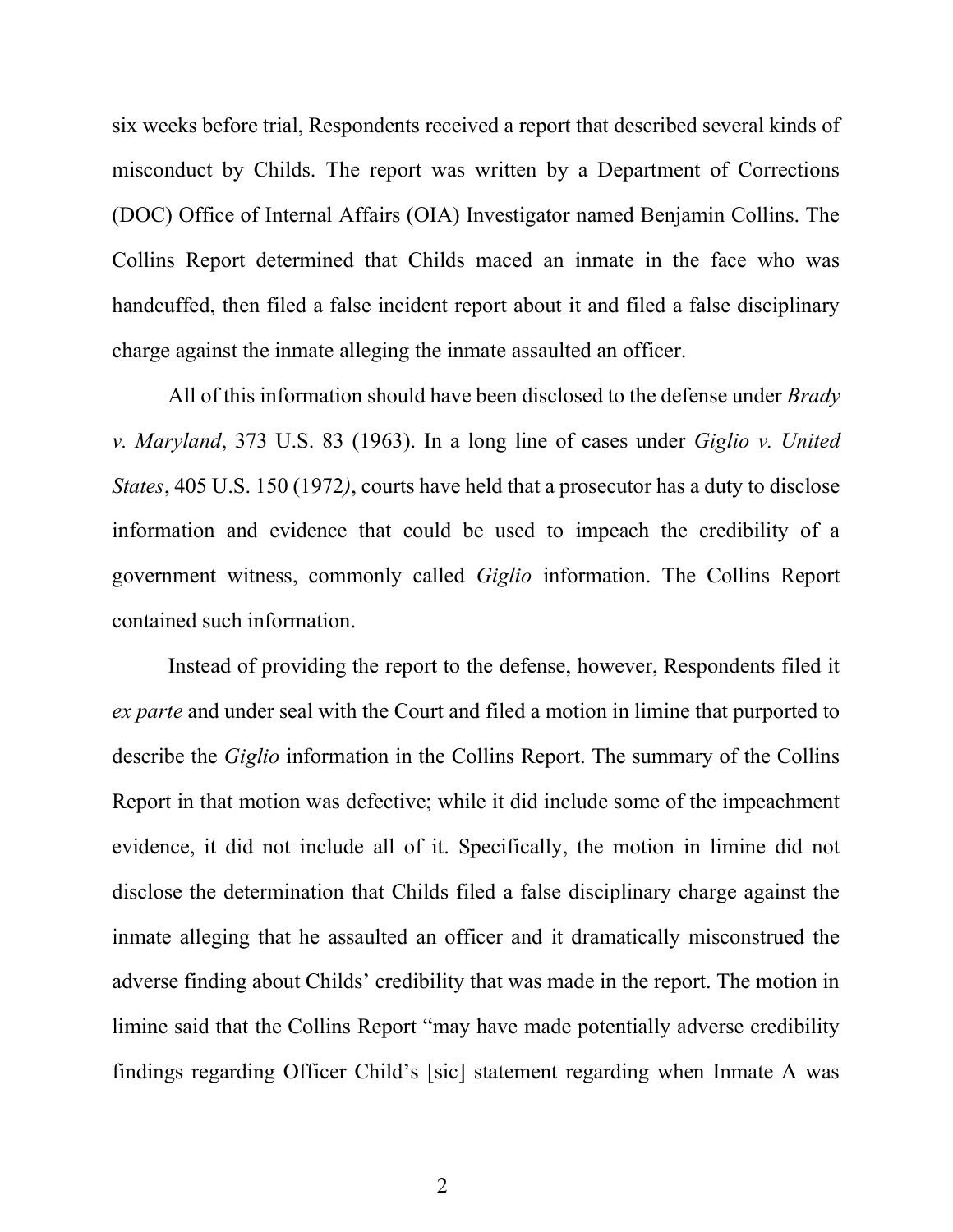handcuffed," DX 17 at 4, when it should have disclosed that Officer Childs filed a false disciplinary charge saying Inmate A assaulted an officer.<sup>1</sup>

The record is clear that both Respondents read the Collins Report before writing the motion in limine and, while Dobbie wrote the motion, Taylor reviewed it before it was filed. The motion in limine includes a great deal of detail about the Collins Report, yet scrupulously avoids mention of the false disciplinary charge. Indeed, the motion includes a block quote from the Collins Report that ends right where the Report discusses the false disciplinary charge.

In drafting the motion, Respondent Dobbie testified that she "started with the findings" at the back of the Collins Report and then wrote the motion to include "the facts that pertain to those particular findings." HC Rpt. at 22. The false disciplinary charge was not included in the findings. $2$ 

Rule 3.8(e) states, in principal part, that it is a violation of the D.C. Rules of Professional Conduct for a prosecutor to:

[i]ntentionally fail to disclose to the defense . . . any evidence or information that the prosecutor knows or reasonably should know tends to negate the guilt of the accused . . . .

Though a fuller discussion is set out below, we conclude that the elements of a Rule 3.8(e) violation have been proven. The Collins Report's conclusion that

<sup>&</sup>lt;sup>1</sup> As discussed herein, correctional officer Childs was demoted from the rank of Lieutenant to Sergeant following his misconduct. Consistent with the Court's decision in In re Vaughn, 93 A.3d 1237, 1246 n.5 (D.C. 2014), we refer to him as "Officer Childs" throughout this Report and Recommendation.

 $2$  Whether the false disciplinary charge was included in the formal findings section of the Collins Report or not, that information was still required to be disclosed under Rule 3.8(e) and *Brady*.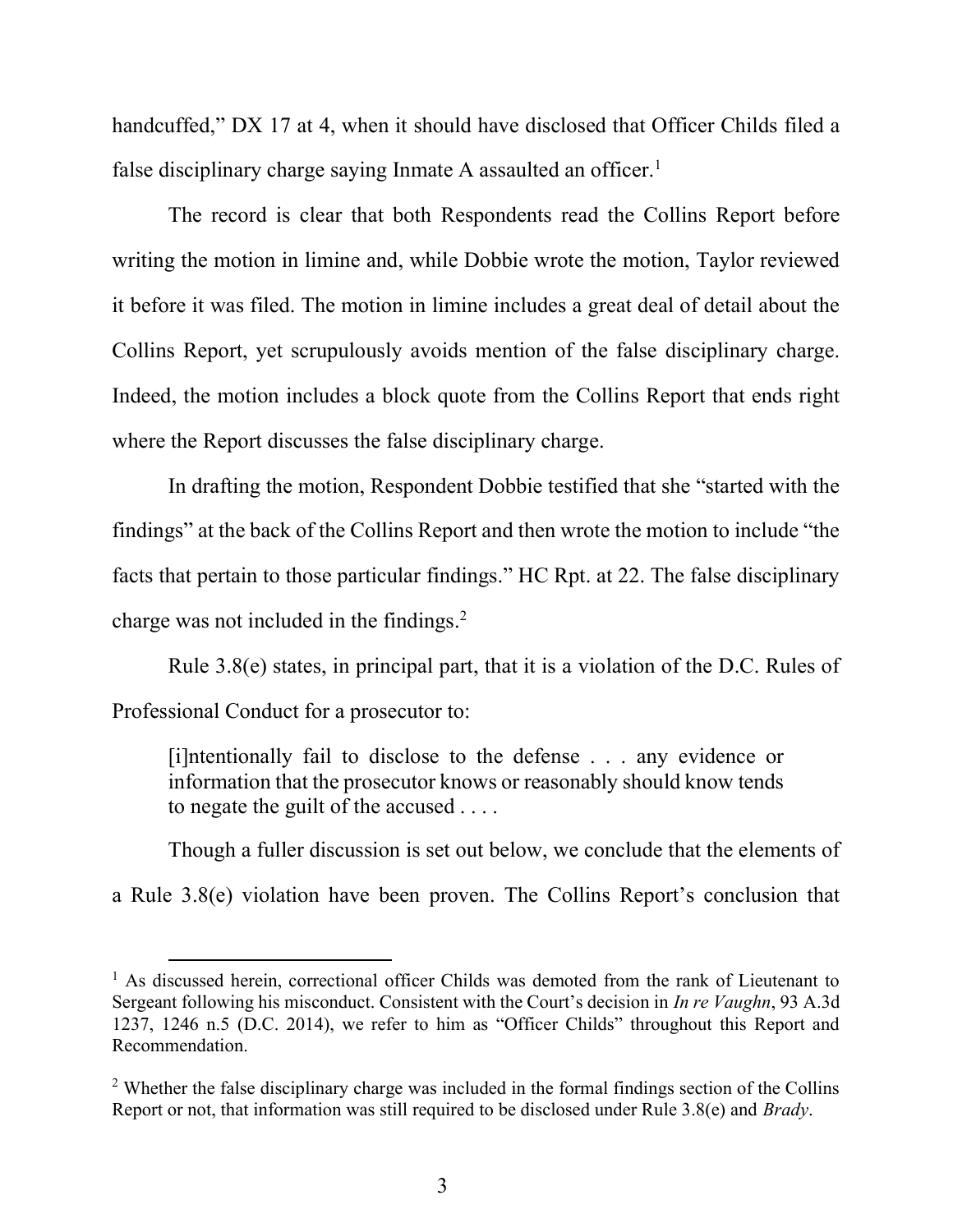Childs filed a false disciplinary charge was Giglio information and needed to be disclosed. While Respondents did not include it because it was not in the findings section of the Collins Report, a reasonable prosecutor would know that the false disciplinary charge was *Giglio* information. And Respondents intentionally made a disclosure, through the motion in limine, that did not include that *Giglio* information.

For the reasons set out below, we also find that Respondents violated Rule 8.4(c), by engaging in conduct involving dishonesty, and violated Rule 8.4(d) because their conduct seriously interfered with the administration of justice. We recommend a suspension of six months.

#### II. FACTUAL BACKGROUND

Neither Respondents nor Disciplinary Counsel has filed an exception to the Hearing Committee's factual findings; accordingly, unless otherwise specified, we adopt its factual findings.

When Respondents first learned of the Collins Report,<sup>3</sup> they asked their supervisor if they would still be able to call Sergeant Childs as a witness. Their supervisor, in turn, referred the issue to an internal committee at the U.S. Attorney's

<sup>&</sup>lt;sup>3</sup> Collins emailed his Report to Respondent Taylor, who forwarded it to Respondent Dobbie, on September 15, 2009. FF 23. When Collins emailed his report to Respondent Taylor, he also advised her of Childs' demotion. The demotion was not addressed in the Collins Report itself because Collins had not learned about the demotion until months after his report was finalized. FF 21.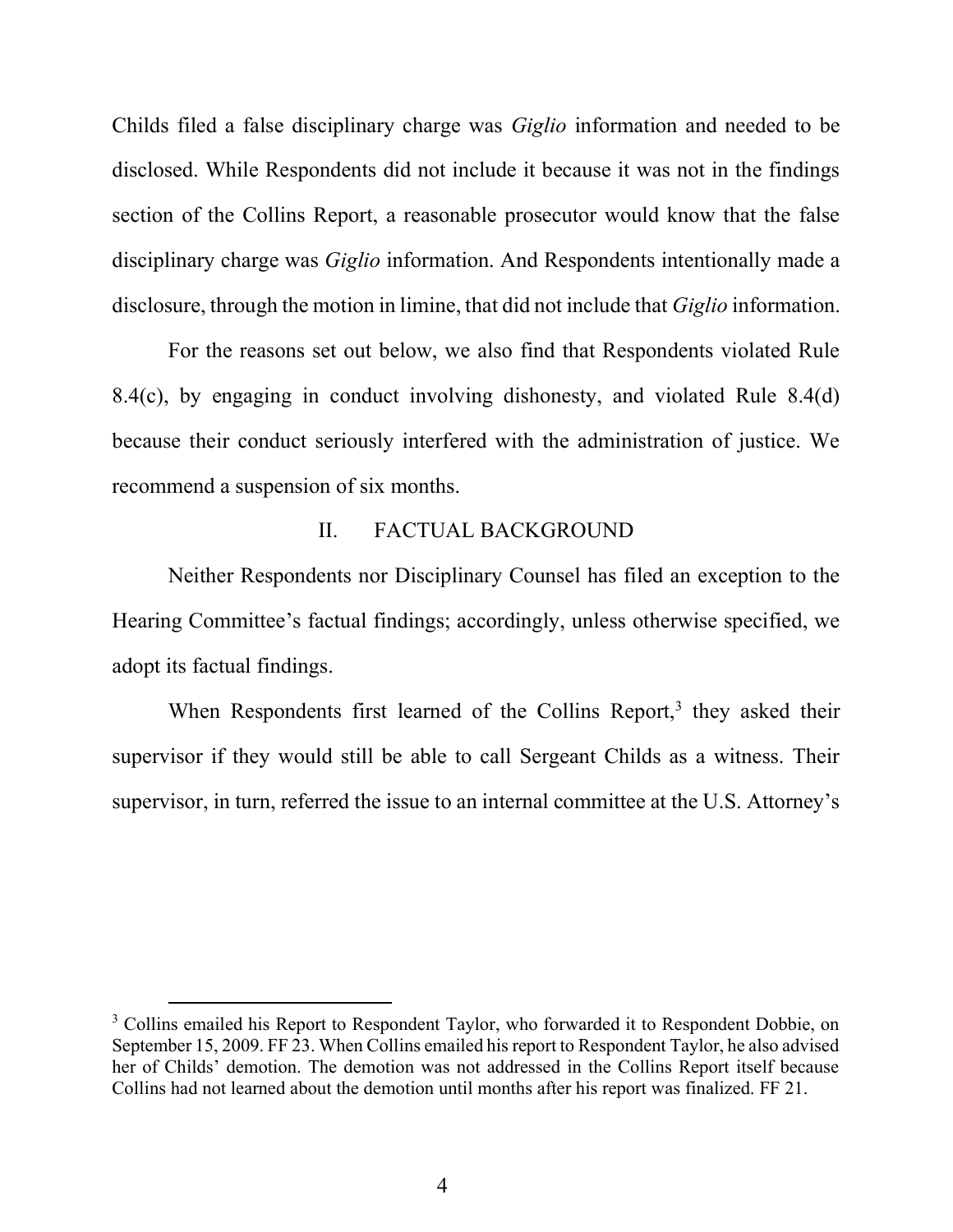Office, the Lewis Committee, which resolved questions of when a law enforcement officer with a disciplinary history could still be sponsored as a government witness.<sup>4</sup>

The record is clear that their supervisors and the *Lewis* Committee did not respond promptly or appropriately to Respondents' request for guidance. Respondents needed to continually ask their supervisors for a response. Further, as the issue was framed for the Lewis Committee by Respondents, the only question was whether to call Childs, not whether Respondents were required to make a *Brady* disclosure, a different, but related, question. Regardless, Respondents repeatedly asked for an answer and did not receive one. Finally, just over a week before trial, Respondents were told to "disclose and litigate" – that is, disclose the information in the Collins Report to the defense, then litigate whether it would be admissible impeachment evidence. Respondents were never given specific instructions as to precisely what information to disclose. None of Respondents' supervisors identified the Collins Report as Brady material that was required to be disclosed, nor did Respondents' supervisors tell Respondents that Childs' subsequent demotion was *Brady* material. Respondents' supervisors were simply addressing  $-$  slowly  $-$  a separate issue: whether Childs could be called as a witness.

<sup>&</sup>lt;sup>4</sup> The Lewis Committee consists of senior-level Assistant United States Attorneys who review questions of whether the government can sponsor the testimony of law enforcement witnesses who may have credibility issues. At the time, John Roth, the Executive Assistant United States Attorney, headed the Committee. At Mr. Roth's request, Respondents sent him a copy of the Collins Report. HC Rpt. at 58 n.44. Mr. Roth did not testify before the Hearing Committee. FF 26 n.15.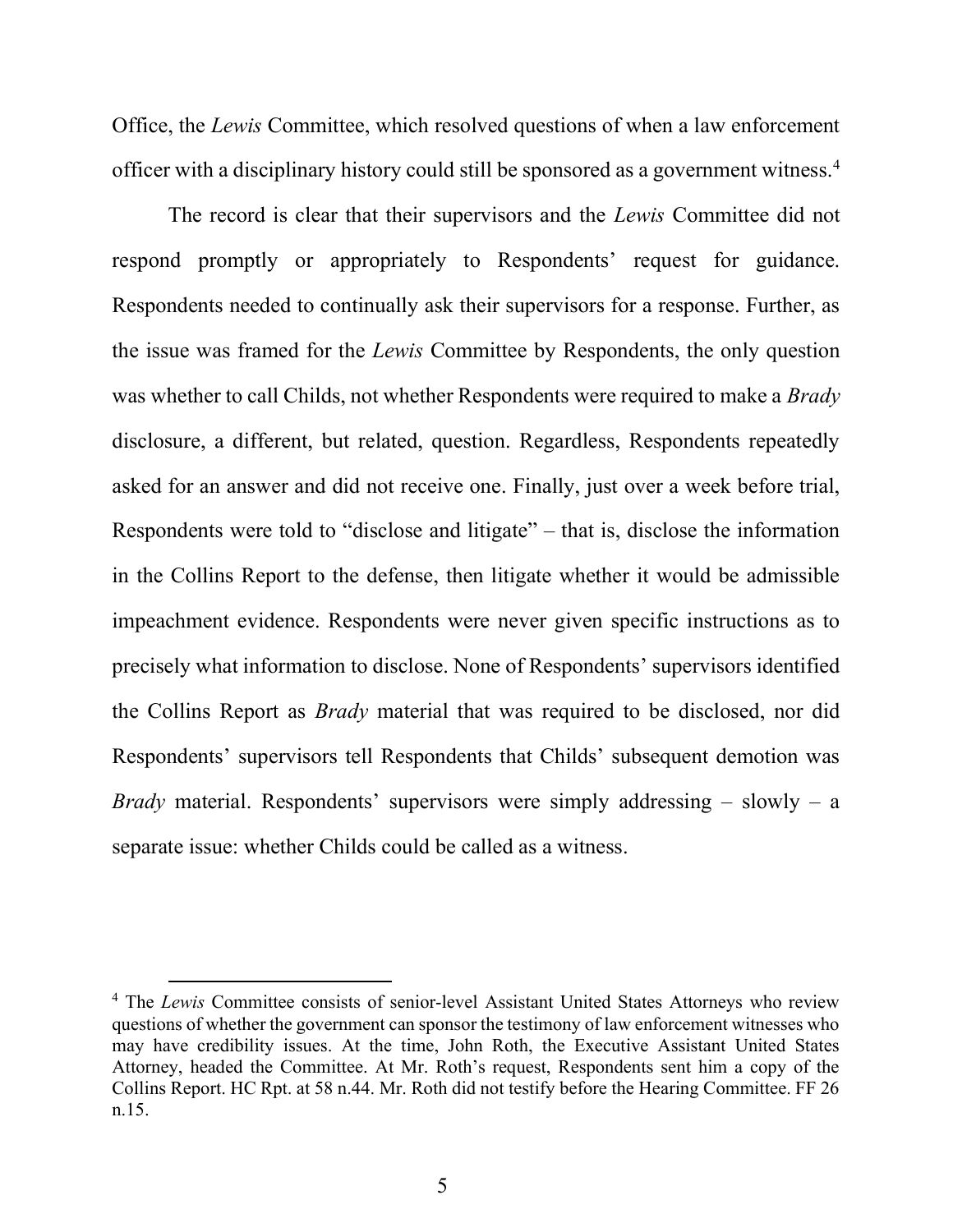Respondents testified before the Hearing Committee that they had a concern about disclosing the entirety of the Collins Report to the defense, because, they asserted, it could reveal information that inmates at the D.C. Jail could use to threaten guards. Rather than redact the information that raised this concern and provide a redacted copy to the defense, or request a protective order so that defense counsel could have access to the information but the spread of it within the D.C. jail would be limited, Respondents decided to file the Collins Report *ex parte* and under seal so that only the presiding judge could see it. That judge, Judge Robert Morin, testified before the Hearing Committee that this was a frequent practice in D.C. Superior Court at that time.

Respondents' supervisor – Jeffrey Ragsdale – provided Respondents with a sample motion in limine from another case to argue that the Collins Report should not be admissible during the cross examination of Officer Childs. That sample assumed – as was the case in the other matter – that the underlying evidence had been disclosed to the defense. Respondents relied on the sample when preparing the motion in limine.

Dobbie testified that she thoroughly reviewed the Collins Report when drafting the motion in limine. FF 37. The report itself is only eight and a half pages long. The discussion of the false disciplinary charge totals more than half of a page of the Collins Report. Despite her thorough review, only the factual findings on the last page of the report are what Dobbie testified she felt she needed to disclose in the motion in limine. Id. Counsel for Respondent Taylor informed the Board at oral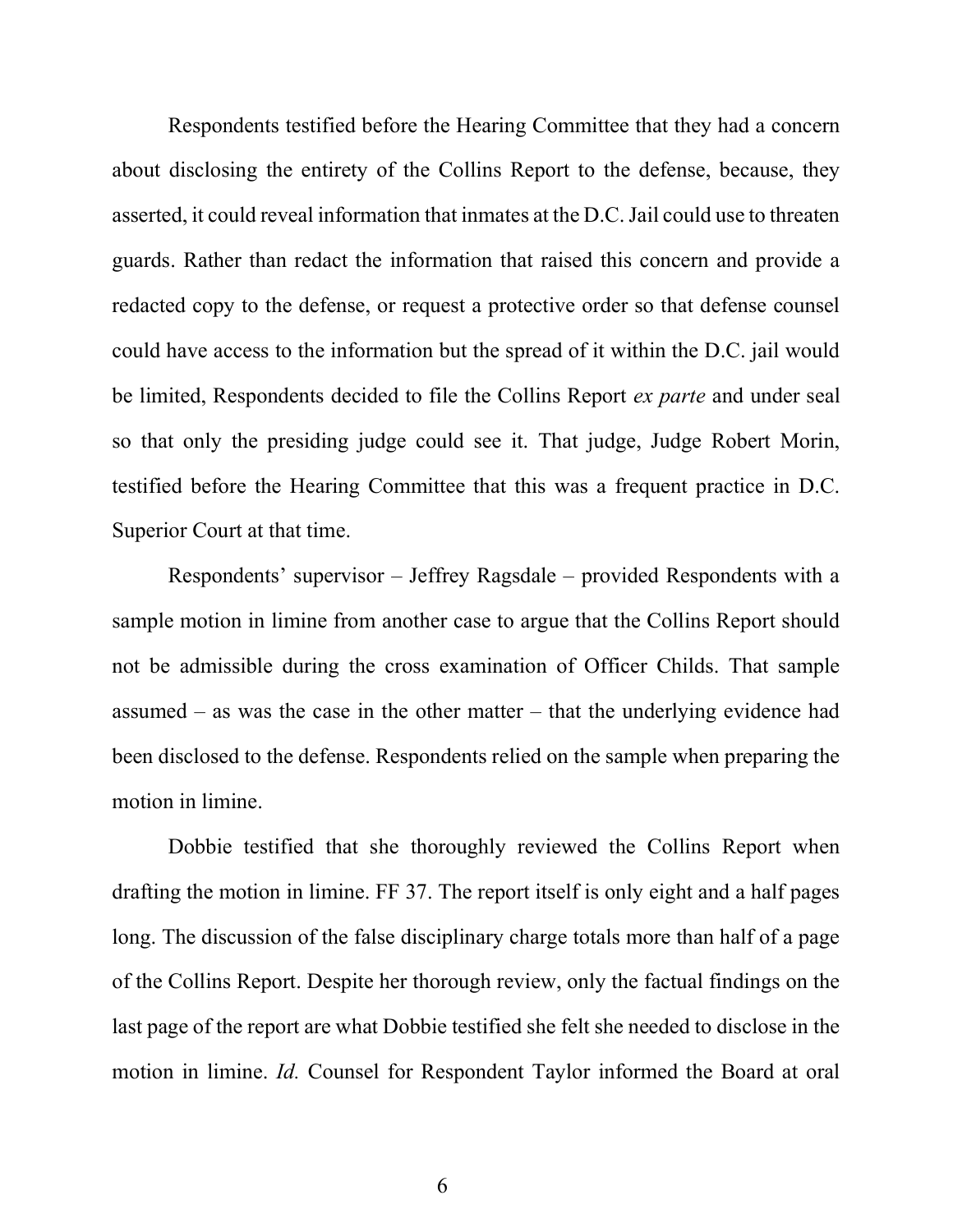argument that Taylor also studied the report and reviewed the motion in limine before it was filed. See also Tr. 250-51 (Taylor).

The motion in limine includes a two-page discussion of the eight-and-a-halfpage Collins Report. While it does disclose that there was a determination that Childs made a false statement, the motion only describes the findings around whether Childs made a false statement about whether the inmate was in handcuffs – the kind of thing that could be an inaccurate detail in an otherwise honest report. The motion in limine contains no discussion of the conclusion in the Collins Report that Childs lied about the inmate assaulting an officer, which would be substantially more powerful evidence for the defense.

The motion in limine also downplays the conclusions of the Collins Report. In the argument section of the motion, Respondents wrote that the Report "may have made potentially adverse credibility findings" about whether the inmate was handcuffed, DX 17 at 4, but even undermined that claim, arguing that Childs' incident report, which was quoted in the Collins Report, was "ambiguous at best" on the restraints issue, id. at 8, and concluding with the statement that, based on the Report, "it is not apparent that [Childs] lied," *id*. The motion in limine does not discuss the Collins Report's much stronger statements about Childs' false disciplinary charge.

The motion in limine also did not disclose that Childs was demoted a full rank after the Collins Report, and that fact was not otherwise disclosed to the Court or defense before trial. Yet Respondents knew this well before the motion in limine

7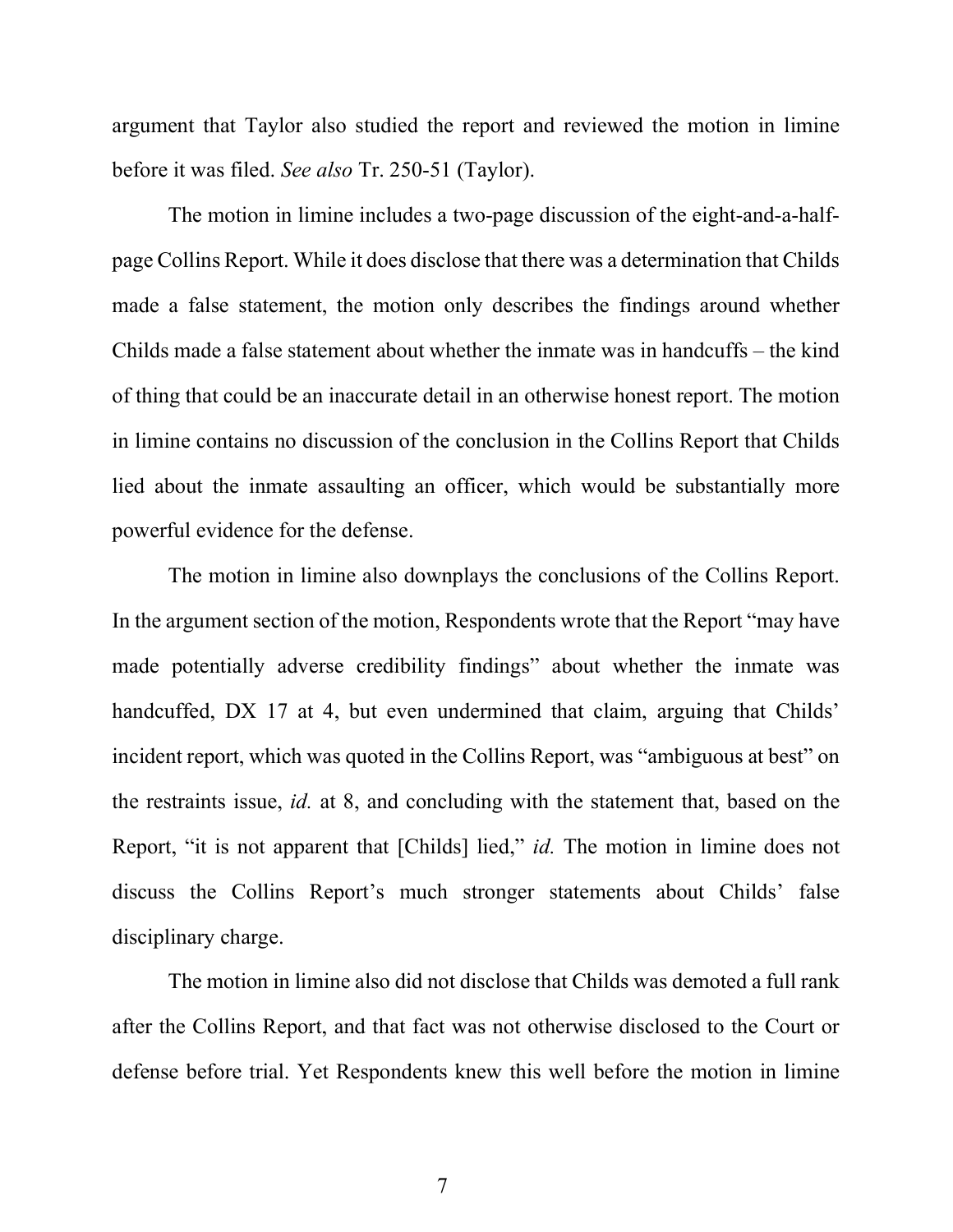was filed. On the same day that Collins provided Respondent Taylor with the report, he also told her that Childs was demoted. FF 23. Respondent Taylor forwarded Collins' email to Respondent Dobbie. Id. In explaining her failure to disclose this information in the motion in limine, Respondent Dobbie testified that she simply "forgot" about the demotion. Tr. 504, 564-65; HC Rpt. at 53 n.41.

Respondents also filed the Collins Report under seal and ex parte at the same time they filed the motion in limine. Due to a faxing error, only the first five pages of the report were actually sent to the Court. The portions the Court did not receive included the pages discussing the false disciplinary charge that Childs filed against the inmate.

The defense made an oral motion to receive the report and to use the findings in it to cross examine Childs. The Court asked why the government had reservations about turning over the Collins Report with a restrictive order. See FF 49. Respondent Dobbie responded and stated that "the government doesn't believe that there is anything in the report that wasn't disclosed in the Motion in Limine that would be necessary for the defense counselors for the purposes that the Court has allowed the questioning." Id. The Court – which was unaware of the conclusion that Childs filed a false disciplinary charge because it wasn't in the motion in limine and wasn't included in what was filed before the Court – denied defense counsel's request for the full report.

At one point during the trial the Court asked if it had the full report, because the Court noticed that there were no findings of fact. Respondent Dobbie, reviewing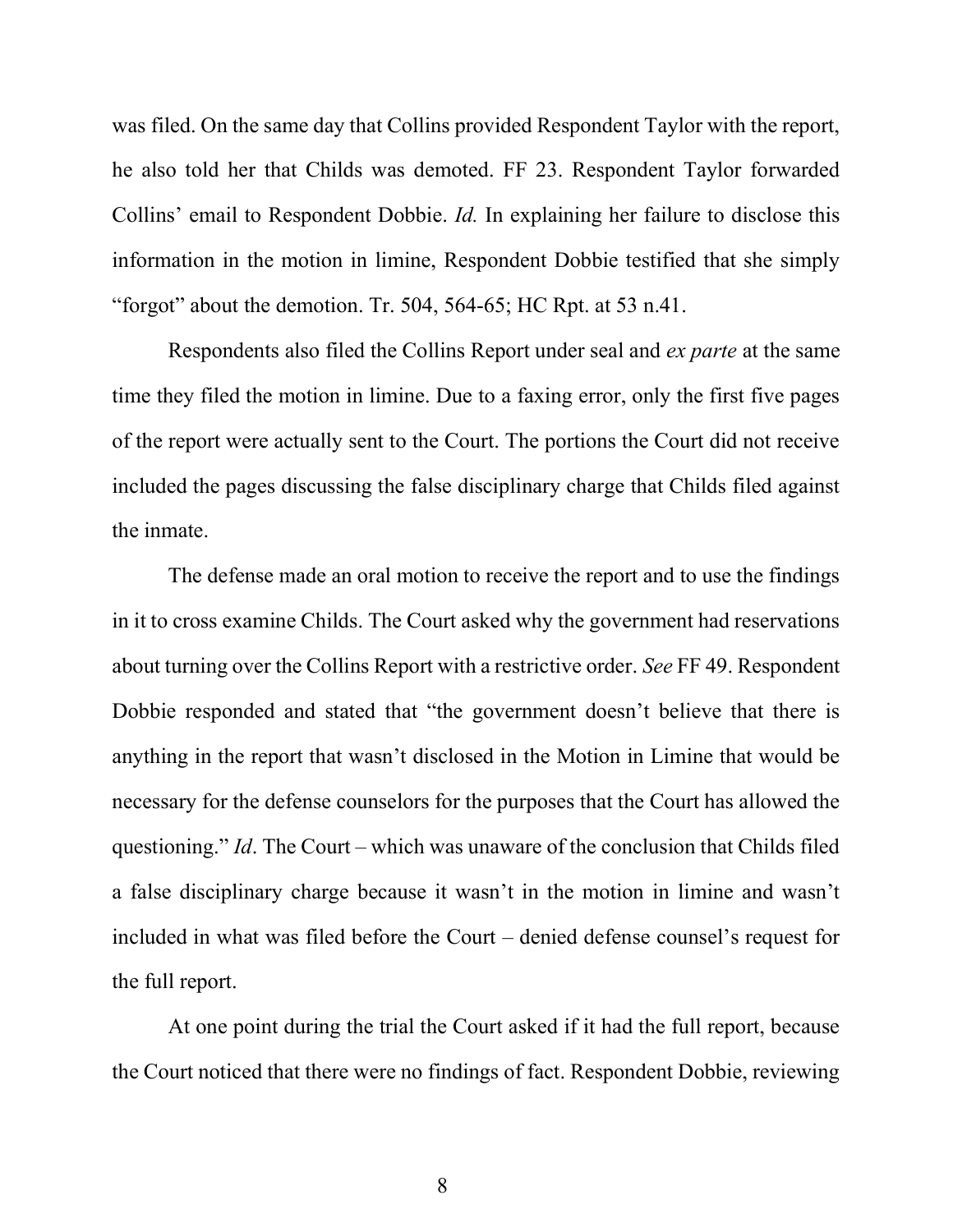only her copy of what she faxed to the Court and not the full report itself, which was in her trial notebook, told the Court that it did have the full report.<sup>5</sup> Three of the men on trial were convicted. In post-trial proceedings, the defense received the full report, and its attachments. It was only at this very late stage in the process that defense counsel first learned that Childs – who testified accusing an inmate – had previously been found to have falsely accused another inmate. Defense counsel moved for a new trial, based on the government's violation of its Brady obligations. The trial court denied the motion.

On appeal the Court of Appeals reversed, and determined that:

[T]he trial court was constrained in its ability to assess these documents by the government's late production and continued misrepresentation or nondisclosure of the information in its possession. Unlike the trial court, however, we have had, from the outset of our review, the entire [Collins] Report with its appendices. With these advantages that the trial court did not share, we conclude that the trial court was misled and that its adoptive fact-finding was clearly wrong. . . . .

Once we clarify the actual subject and the apparent outcome of the [Office of Internal Affairs] investigation, the determination that this information was favorable information subject to disclosure under Brady is not difficult. The OIA's determination of Officer Childs's false

THE COURT: Can I see the government on its ex parte filing?

(Bench conference)

THE COURT: I just want to make sure, Ms. Taylor. I have the entire filing, because mine stops at page 5, and there was no --

MS. DOBBIE: Let me go grab what I have, just to make sure.

. . . .

DX 22 at 15.

<sup>&</sup>lt;sup>5</sup> Judge Morin and Respondents had the following exchange concerning the length of the Collins Report:

MS. DOBBIE: Yeah, mine is five pages long, THE COURT: Okay. Thank you.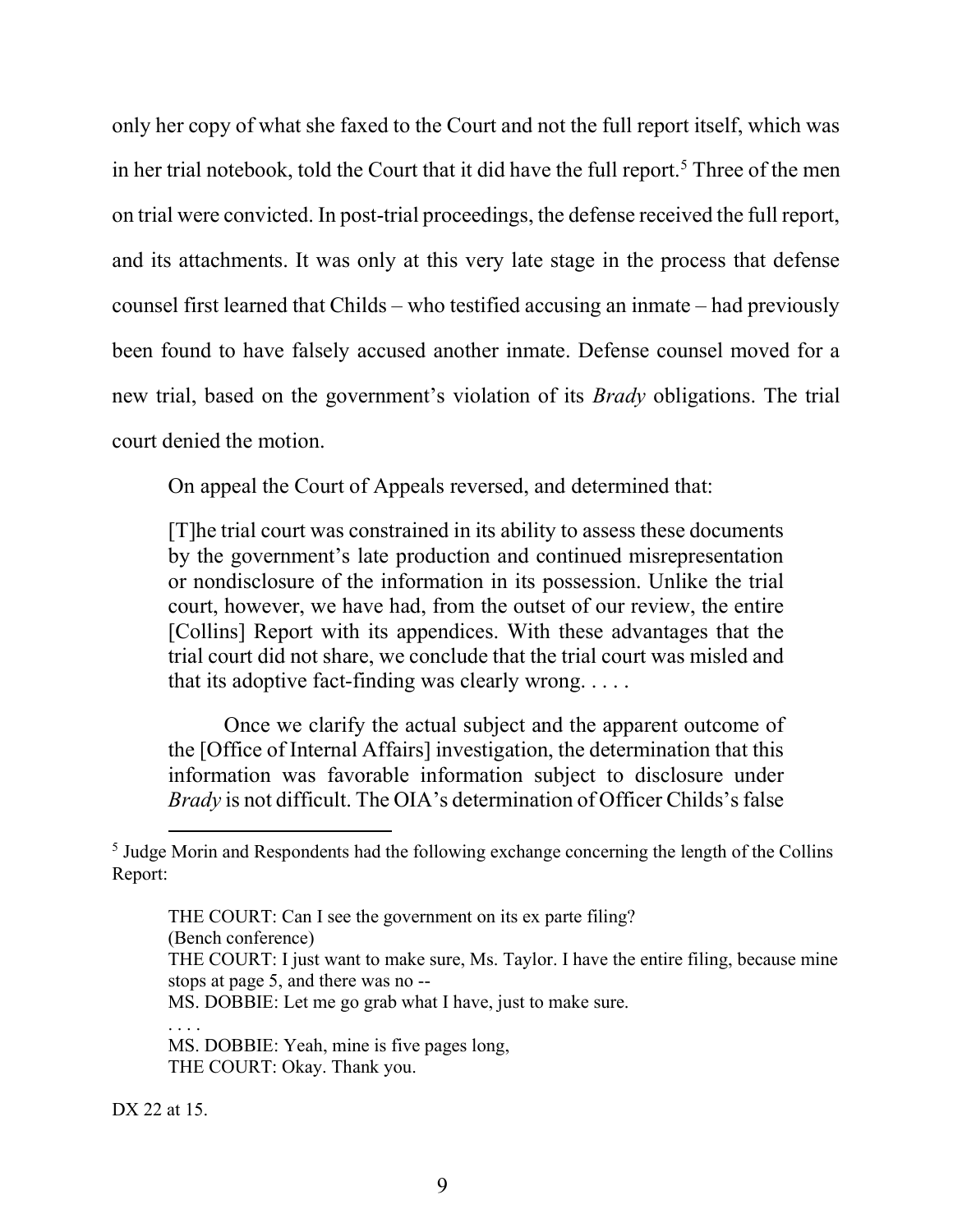reporting was clearly impeaching, and was the sort of information in which any competent defense lawyer would have been intensely interested.

Vaughn v. United States, 93 A.3d 1237, 1255 (D.C. 2014).

On the motion in limine's characterization of the Collins Report, the Court of

Appeals observed that

The government's motion in limine not only presented as true that which OIA had determined false, it used that false story as the backdrop for its account that the OIA investigation was simply an inquiry as to whether Officer Childs had used excessive force on a restrained Inmate A and whether Officer Childs had engaged in possibly sloppy report-writing to the extent he incorrectly "suggest[ed]" that Inmate A was unrestrained. The government disputed in its motion in limine that this suggestion was "evident" from Officer Childs's incident report, and it refused to "concede" that Officer Childs had "in fact" made false or misleading statements with respect to whether Inmate A was handcuffed, even though the OIA had determined that, as part of his fabricated story of inmate assault, Officer Childs had misleadingly indicated that Inmate A was unrestrained. The government's omission of the disciplinary consequences of the [Collins] Report bolstered the inaccurate account of the OIA investigation in the government's summary.<sup>6</sup>

Vaughn, 93 A.3d at 1259-1260.

The Court observed that its decision did not address bad faith by the

prosecutors. But it did say that the conduct by Respondents here raised serious

questions.

Indeed, we are left with many questions about the government's behavior in this case, including: (1) How could the government have so misconstrued the findings of the OIA investigation as memorialized in the full [Collins] Report as ultimately unrevealing regarding Officer

 $6$  Collins submitted an affidavit during the *Vaughn* post-trial proceedings concerning his earlier investigation of Childs' conduct. See FF 63; DX 36.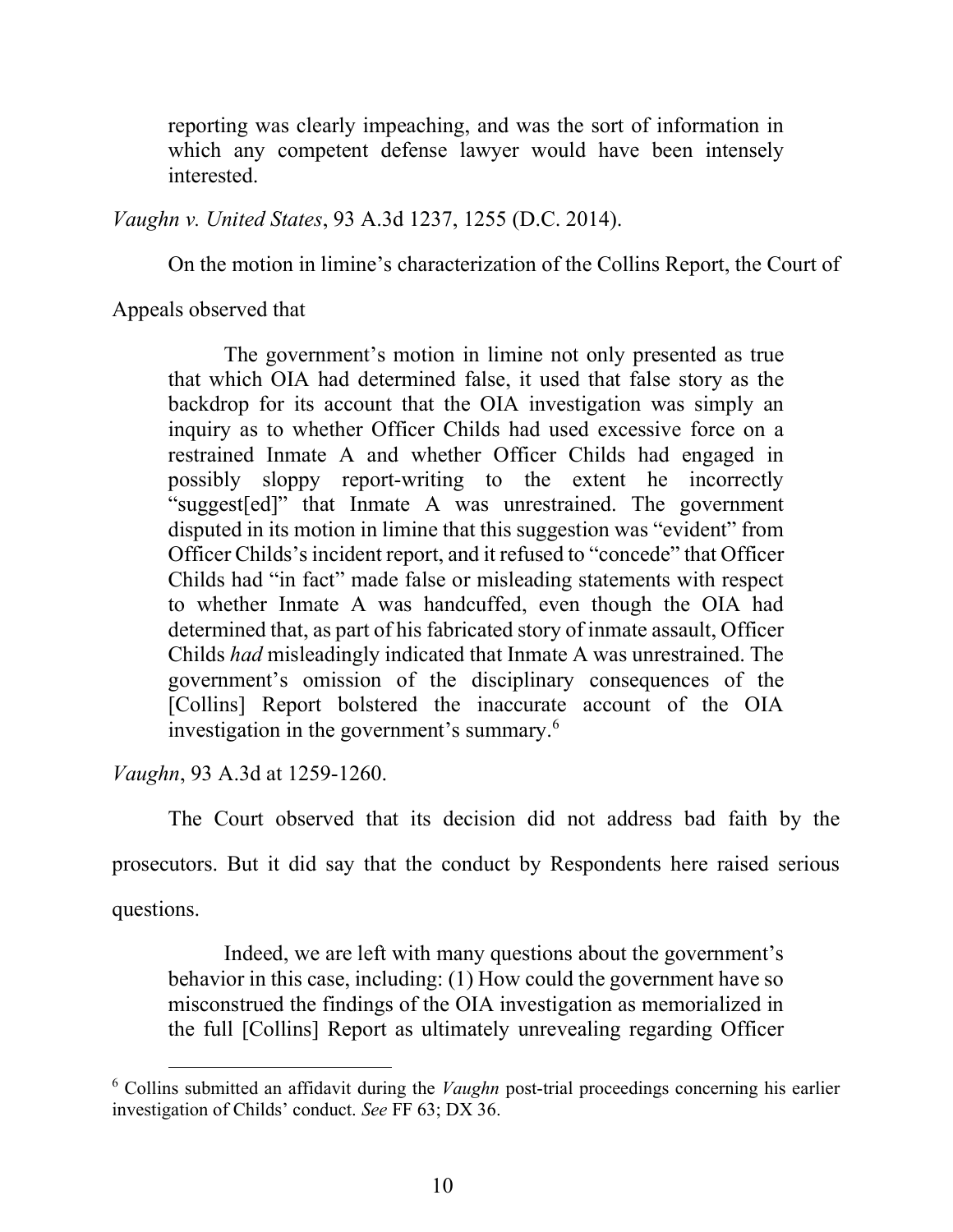Childs [sic] credibility? (2) How could the government have failed to realize at trial that it had not given the court the full [Collins] [R]eport, particularly when the trial court specifically asked if the five-page copy it had in hand was the complete report? (3) How could the government have made the representations it did about the consequences of the Inmate A incident or have allowed Officer Childs to testify without qualification about his lack of notice or understanding of those consequences, in light of the information contained in OIA Investigator Collins's sworn affidavit? . . . . See Brady, 373 U.S. at 87, 83 S.Ct. 1194; Miller [v. United States], 14 A.3d [1094,] 1107 [(D.C. 2011)].

## Vaughn, 93 A.3d at 1266 n.34 (D.C. 2014).

Ultimately, the Court of Appeals reversed both convictions for one of the defendants in the underlying case on grounds that the government violated its *Brady* obligations and remanded the case for a new trial.<sup>7</sup> Vaughn, 93 A.3d at 1244. On remand, the government dismissed the charges.

## III. PROCEDURAL HISTORY

Based on the *Vaughn* opinion, Disciplinary Counsel opened an investigation. A Specification of Charges charged Respondents with violations of Rules 3.3(a)(1), 3.3(a)(4), 3.4(d), 3.8(e), 8.4(c), and 8.4(d).

An Ad Hoc Hearing Committee determined that Respondents violated Rules 3.4(d), 3.8(e), and 8.4(d), and a majority of the Hearing Committee also determined Respondents violated 8.4(c). A majority of the Hearing Committee recommends that

 $<sup>7</sup>$  The Court reversed one of two convictions in the case of the second defendant on other grounds.</sup> Vaughn, 93 A.3d at 1273.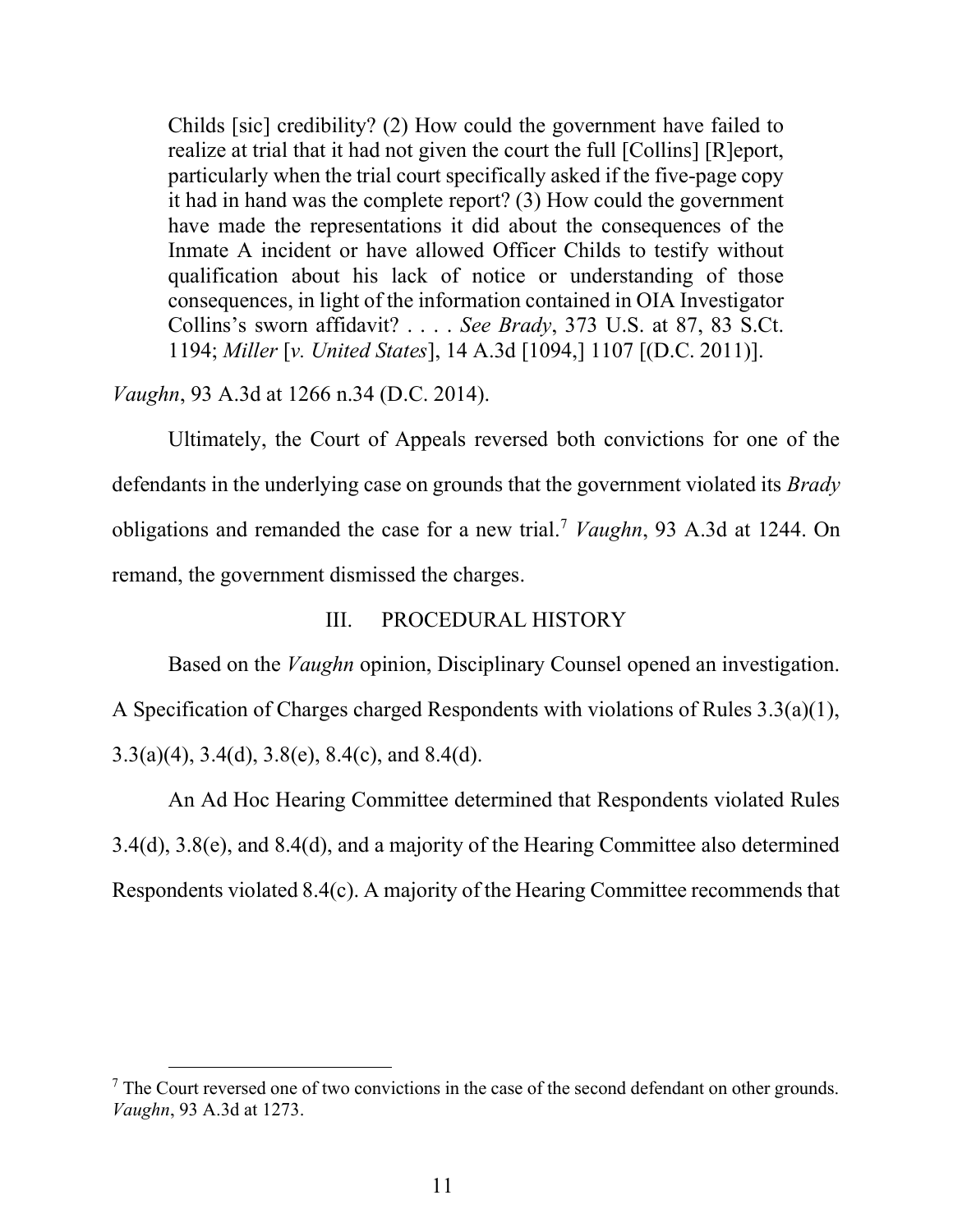Respondents be suspended for thirty days, and the dissenting member of the Hearing Committee, finding no 8.4(c) violation, recommends an informal admonition.<sup>8</sup>

Respondents have taken exception to each of the conclusions of law in Hearing Committee Report and Recommendation, arguing that they lacked the requisite intent to violate any of the Rules at issue and that, even if they violated a Rule, the Board should not recommend that they serve a period of suspension. With the exception of its Rule 8.4(d) analysis and its sanction recommendation, Disciplinary Counsel asks that the Board adopt the Hearing Committee Report. The Board finds that Respondents violated Rules 3.8(e), 8.4(c) and 8.4(d), but not Rule 3.4(d). We recommend that Respondents be suspended for six months.

## IV. STANDARD OF REVIEW

 Disciplinary Counsel bears the burden of proving the alleged Rule violations by clear and convincing evidence, which is "evidence that will produce in the mind of the trier of fact a firm belief or conviction as to the facts sought to be established." In re Cater, 887 A.2d 1, 24 (D.C. 2005). In deciding whether Disciplinary Counsel has carried this burden, we are required to accept the Hearing Committee's factual findings that are supported by substantial evidence in the record as a whole, even

 $8$  The Chair of the Ad Hoc Hearing Committee appended a Separate Statement of the Committee Chair Regarding Procedural Matters suggesting to the Board that (i) it "consider a Rule amendment that would more forcefully 'encourage' prehearing fact stipulations," Sep. Statement at 7, and (ii) in matters where the facts or legal issues are complicated, that Hearing Committees be encouraged to have the parties present closing arguments, see Sep. Statement at 8-9. Since the issuance of the Hearing Committee's Report, Board Rule 7.20 has been amended to encourage the use of opening statements and closing arguments during hearings. Nonetheless, the Board very much appreciates the Chair's thoughtful submission and shall refer his proposals to the Rules Committee for further consideration.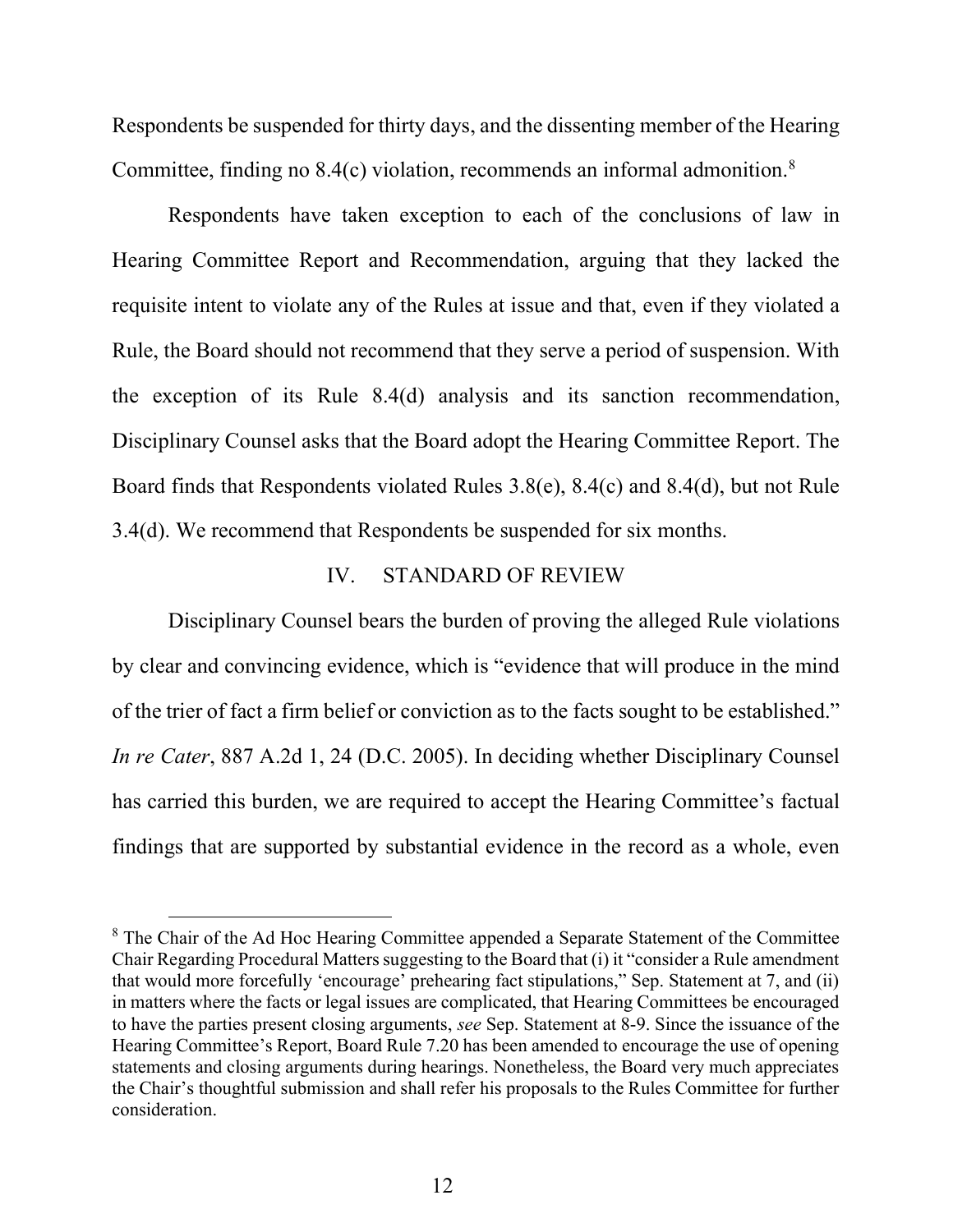where the evidence may support a contrary view as well. In re Robbins, 192 A.3d 558, 564 (D.C. 2018) (per curiam); In re Martin, 67 A.3d 1032, 1039 (D.C. 2013). "Substantial evidence means enough evidence for a reasonable mind to find sufficient to support the conclusion reached." In re Thompson, 583 A.2d 1006, 1008 (D.C. 1990) (per curiam). We review de novo the Hearing Committee's legal conclusions and its determination of "ultimate facts," that is, those facts that have "a clear legal consequence." In re Micheel, 610 A.2d 231, 234-35 (D.C. 1992) (internal quotations omitted). When making our own findings of fact, the Board employs a "clear and convincing evidence" standard. Board Rule 13.7.

## V. CONCLUSIONS OF LAW

#### A. Rule 3.8(e) (Special Responsibilities of a Prosecutor)

The Hearing Committee determined that Respondents violated Rule 3.8(e) because they intentionally failed to timely disclose to the defense the impeaching information concerning Officer Childs. The Hearing Committee did not separate out which information or evidence – specifically – was the basis of the Rule  $3.8(e)$ violation.

Consistent with the relevant precedent, the *Vaughn* opinion clearly found that the government violated *Brady* and *Giglio* by failing to timely disclose the Collins Report and summarizing it in a way that was inaccurate.<sup>9</sup> Of course, a finding that

 $9$  See Vaughn, 93 A.3d at 1257-58 (citing *Miller v. United States*, 14 A.3d 1094, 1108 (D.C. 2011) (explaining that "a strategy of delay and conquer . . . is not acceptable"); Zanders v. United States, 999 A.2d 149, 164 (D.C. 2010); Perez v. United States, 968 A.2d 39, 66 (D.C. 2009) (finding that Brady requires "timely, pretrial disclosure"); Boyd v. United States, 908 A.2d 39, 57 (D.C. 2006)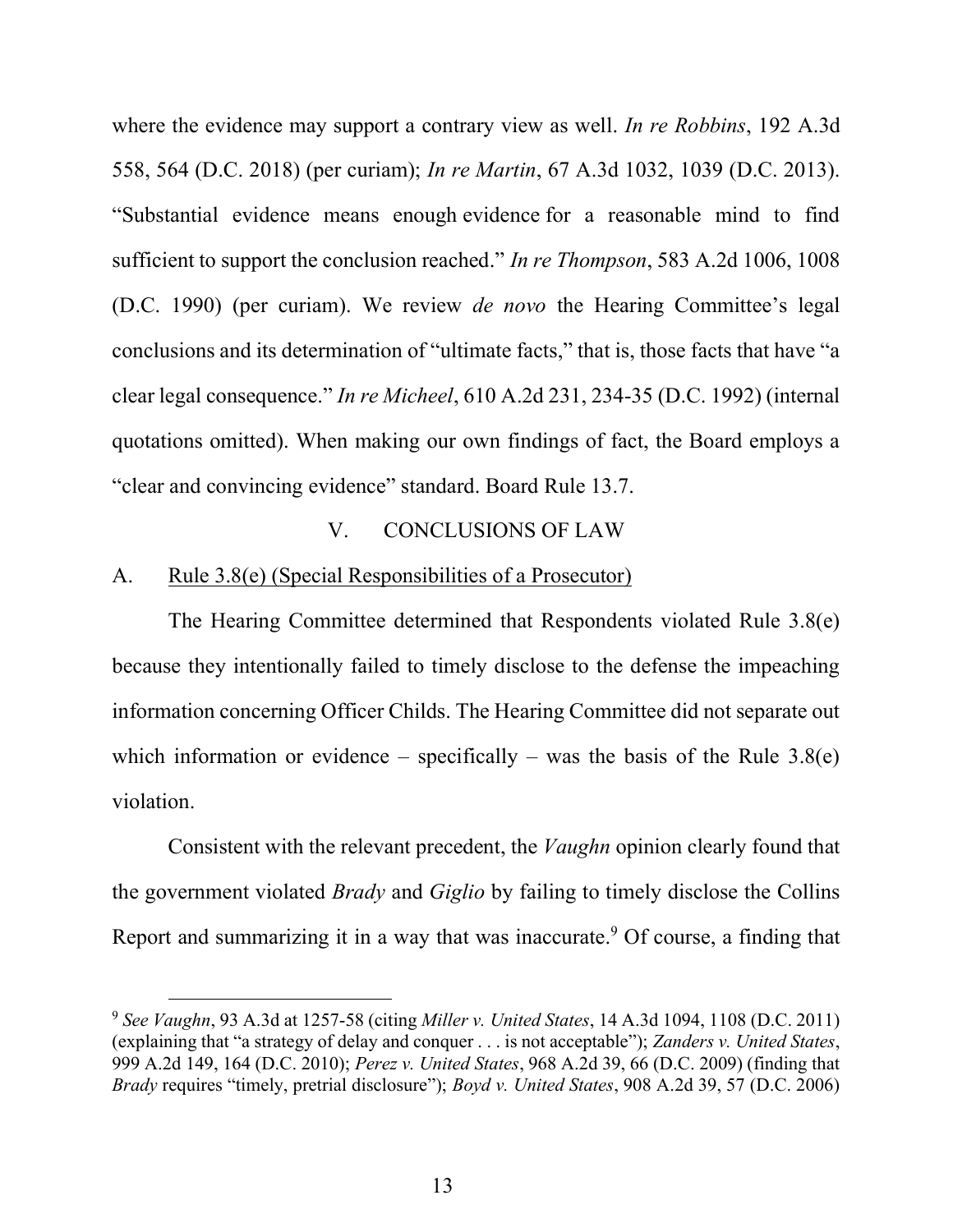the government violated *Brady* in this prosecution does not automatically mean that Respondents violated Rule 3.8(e). A Brady violation is a violation by the government as a whole – the entire prosecution team. If exculpatory information is in the possession of a law enforcement agent, but the prosecutor is not made aware of it, for example, that would very likely be a *Brady* violation but not a violation of Rule 3.8(e). Only an individual prosecutor is subject to discipline under Rule 3.8, and only for her actions.

 On the record before us, as to these Respondents, we conclude that the plain language of Rule 3.8(e) compels the conclusion that Respondents' failure to disclose the false disciplinary charge and Officer Childs' demotion in the motion in limine was a violation of Rule 3.8(e). We discuss how we reach this conclusion in the course of our discussion below.

Respondents raise two arguments asserting that there was not a Rule 3.8(e) violation: (1) that Respondents did not have the requisite intent to violate Rule 3.8(e) and (2) that Respondents could reasonably take refuge in the last sentence of Rule 3.8(e) that says a prosecutor can rely on a protective order from the Court. We do not agree with Respondents' reading of the intent requirements in Rule 3.8(e), nor do we think they can avail themselves of the protections of the "protective order" clause of Rule 3.8(e) on these facts.

<sup>(&</sup>quot;[T]imely disclosure . . . can never be overemphasized."); Kyles v. Whitley, 514 U.S. 419, 439 (1995) (explaining the goal of ensuring that our "adversary system of prosecution [does not] descend to a gladiatorial level unmitigated by any prosecutorial obligation for the sake of truth"); United States v. Brooks, 966 F.2d 1500, 1503 (D.C. Cir. 1992) (finding that Brady does not tolerate the "government['s] failure to turn over an easily turned rock")).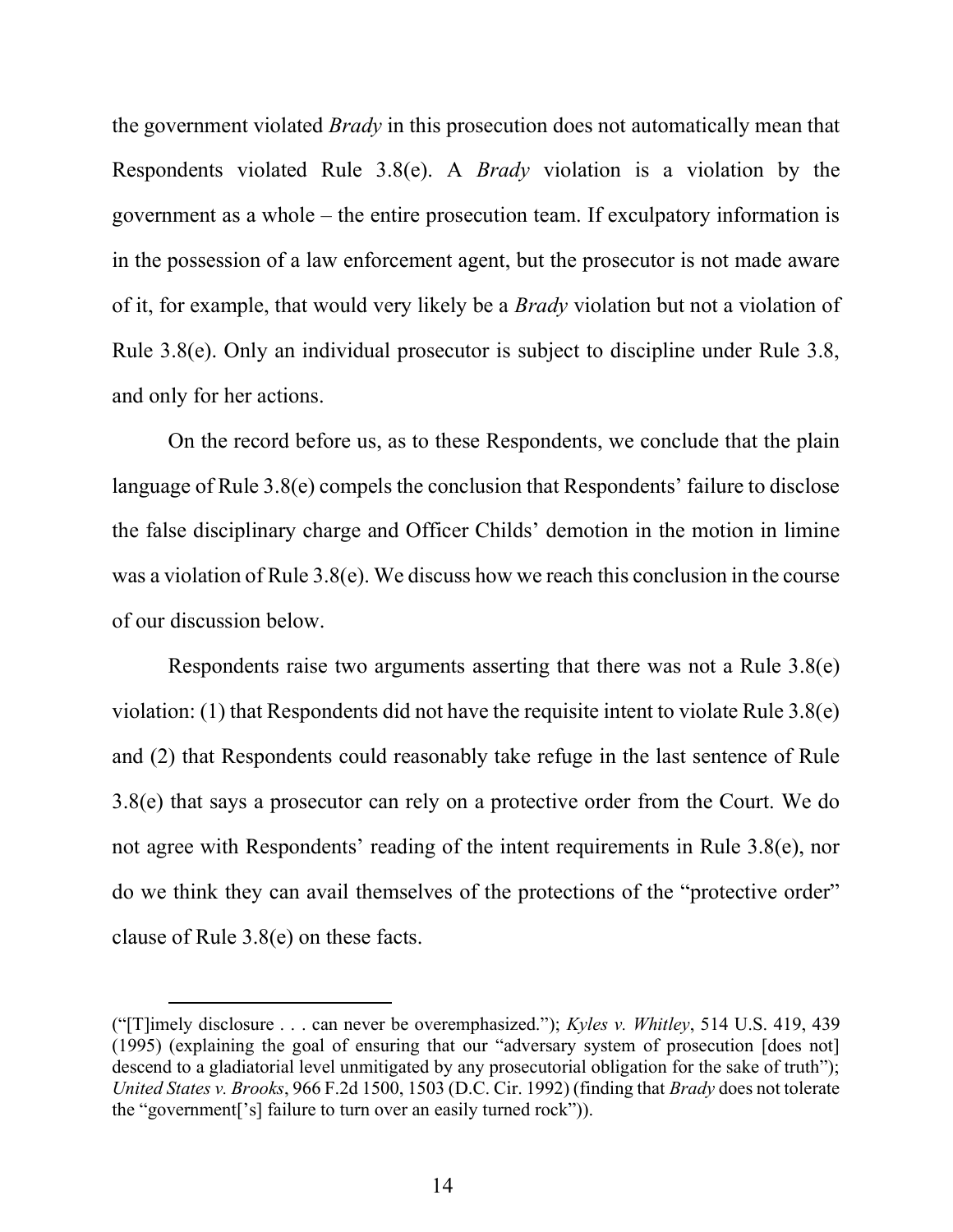We do not conclude, however, that Disciplinary Counsel has proven by clear and convincing evidence that Respondents violated Rule 3.8(e) by failing to timely make a disclosure or by not giving the Collins Report itself to the defense.

We discuss each of these points in turn.

# B. Respondents Violated Rule 3.8(e) By Not Disclosing Childs' False Disciplinary Charge or His Demotion

We begin with a discussion of the Rule's language.

Rule 3.8 provides that

The prosecutor in a criminal case shall not: . . . (e) Intentionally fail to disclose to the defense, upon request and at a time when use by the defense is reasonably feasible, any evidence or information that the prosecutor knows or reasonably should know tends to negate the guilt of the accused or to mitigate the offense . . . except when the prosecutor is relieved of this responsibility by a protective order of the tribunal.

Leaving aside the protective order exception, which we discuss below, Rule

3.8(e)'s elements, under the plain language of the Rule, are:

- (1)There is evidence or information that tends to negate the guilt of the accused that the prosecutor knows about;
- (2)The prosecutor either knows or reasonably should know that the evidence tends to negate the guilt of the accused; and
- (3)The prosecutor intentionally fails to timely disclose the evidence or information to the defense upon request.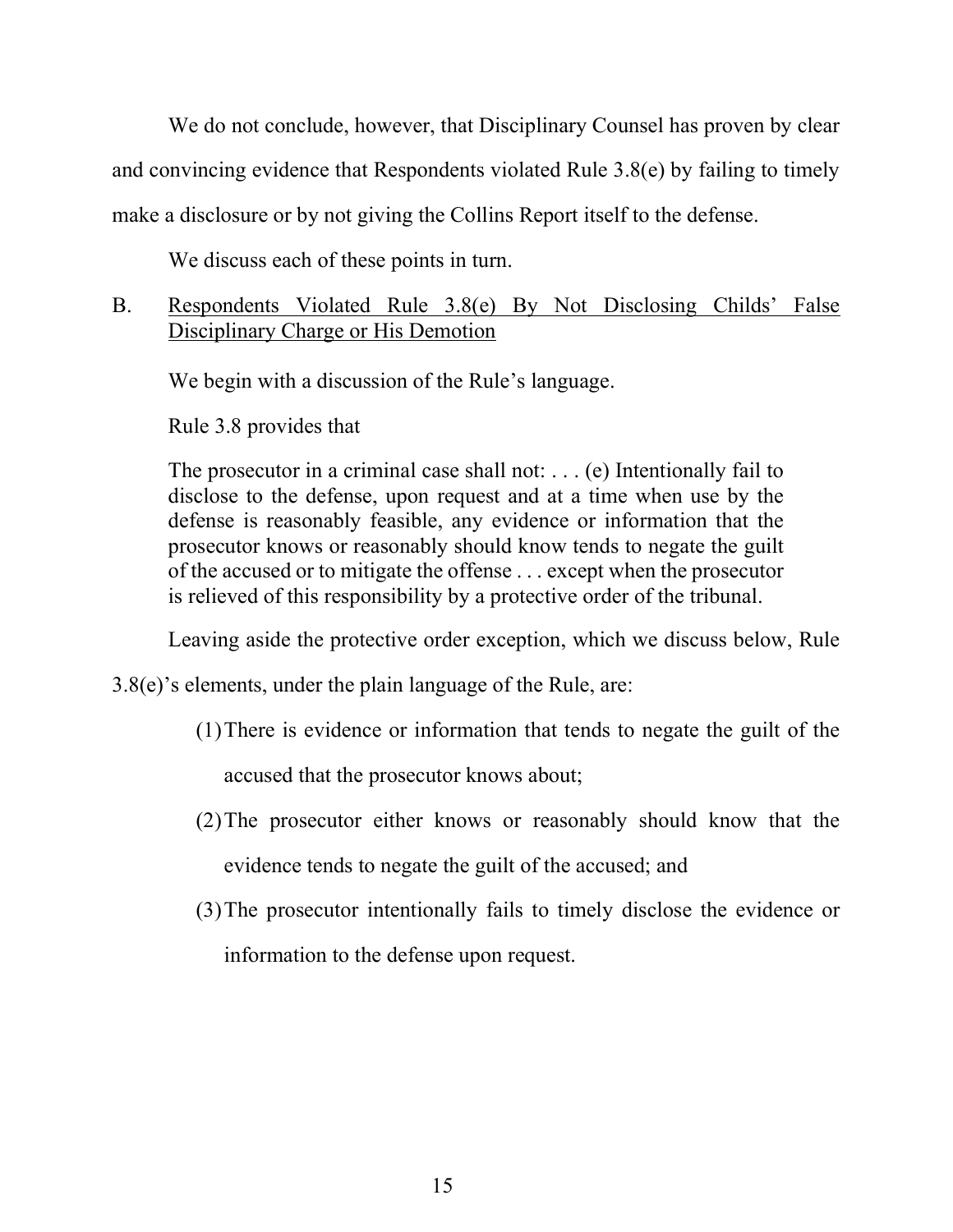#### Failure to Disclose the False Disciplinary Charge

Here, there is no question that the determination in the Collins Report that Officer Childs filed a false disciplinary charge was *Giglio* information.<sup>10</sup> As the Vaughn Court said "the determination that this information was favorable information subject to disclosure under Brady is not difficult. The OIA's determination of Officer Childs' false reporting was clearly impeaching, and was the sort of information in which any competent defense lawyer would have been intensely interested." 93 A.3d at 1255. Thus, the first element is met.

Moreover, a reasonable prosecutor would have known that Childs' fabrication of a disciplinary charge was Giglio information. Regardless of whether Respondents were laboring under the misapprehension that only the findings section of the Collins Report could be Giglio material, see FF 37, 43, or just failed to focus on the half of a page describing Childs' false disciplinary charge in the eight and a half page report, Respondents reasonably should have known that an official determination that a corrections officer lied to get an inmate in trouble would be powerful impeachment evidence in a case where that corrections officer is going to testify against an inmate defendant at trial.<sup>11</sup> The second element is met.

 $10$  Respondents do not contend that they were unaware of, or forgot about, the false disciplinary charge in drafting the motion in limine. See Tr. 252-54 (Taylor), 482-84 (Dobbie). Indeed, Respondent Taylor admitted that they did not report to the defense that Childs "falsely accused another inmate of assaultive behavior" and testified that "to be clear, we recognized that this was Brady material." Tr. 252-54.

<sup>&</sup>lt;sup>11</sup> That Respondents argued exactly the opposite in their motion in limine – that "crossexamination regarding the potentially false or misleading statement in [sic] Internal Affairs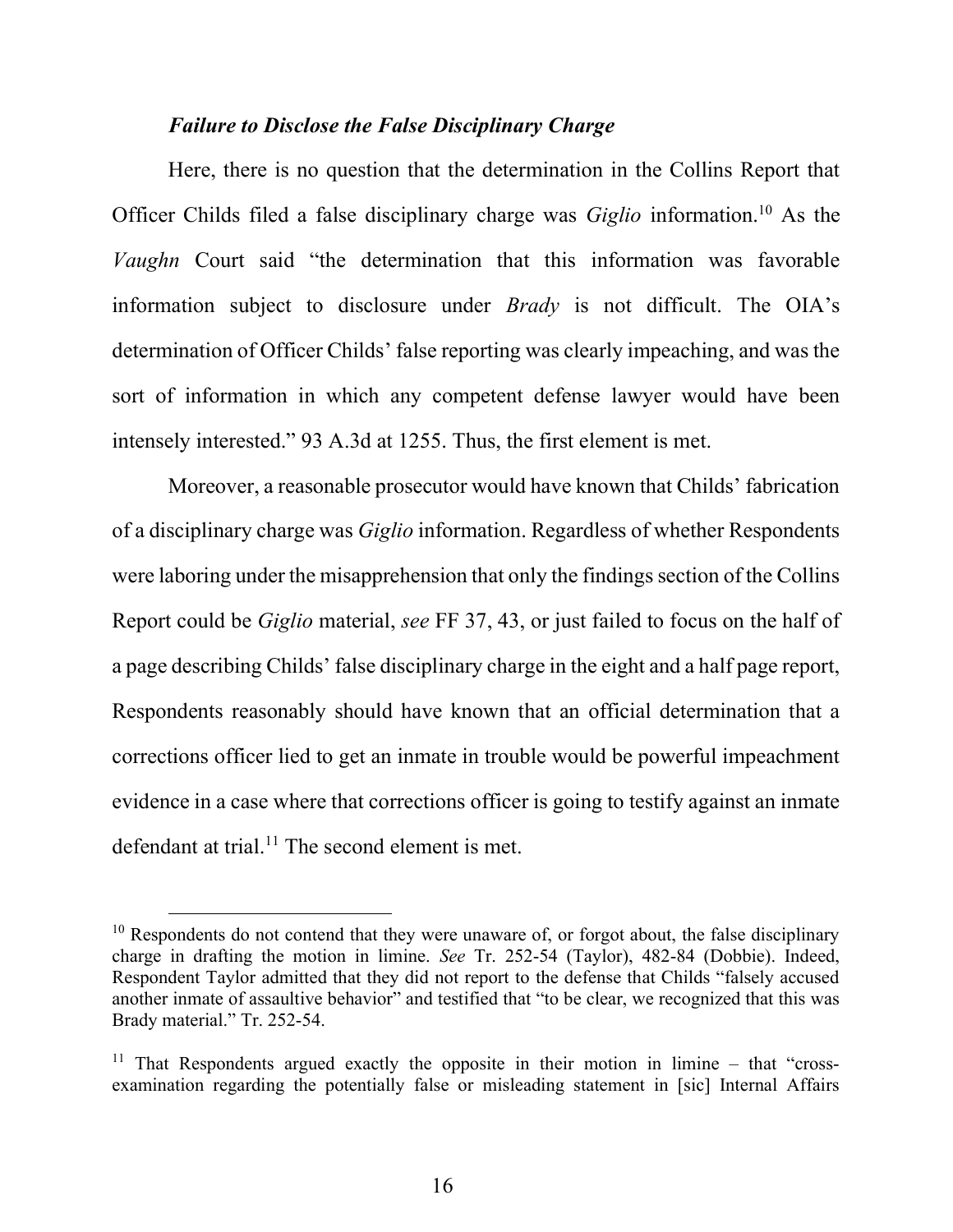Finally, we determine that Respondents intentionally filed the motion in limine that did not contain the disclosure. The intent required is not the intent to violate the Rule; it's the intent to withhold information that a reasonable prosecutor would have understood tended to negate the guilt of the accused. If a prosecutor determined that 100 pages of material needed to be disclosed as *Brady* but, due to a copying error, only produced fifty of those pages, that prosecutor would not violate Rule 3.8(e); her failure to disclose was accidental, not intentional.<sup>12</sup> Here, though, Respondents disclosed everything they intended to. They were wrong about what should be disclosed – they should have known that the finding that Childs lied in the disciplinary charge tended to negate the defendant's guilt because a reasonable prosecutor would. Instead, Respondents included everything in the motion in limine that they intended to include. As a result, they intentionally failed to include facts that a reasonable prosecutor would have known were required to be disclosed.

### Failure to Disclose Officer Childs' Demotion

Whether Respondents violated Rule 3.8(e) by failing to disclose Officer Childs' demotion is a much more complicated issue. Respondent Dobbie testified that she "forgot" that Childs was demoted and did not disclose the demotion for that reason, rather than as the result of a conscious decision not to disclose the demotion.

investigation in the present case does not bear 'directly' upon the issues in this trial," DX 17 at 7 – is troubling. This argument displays a dramatic failure to understand the nature of *Brady* and Giglio.

<sup>&</sup>lt;sup>12</sup> As we read *In re Kline*, 113 A.3d 202 (D.C. 2015), as discussed below, a prosecutor can also meet the "intent" standard through "aggravated neglect."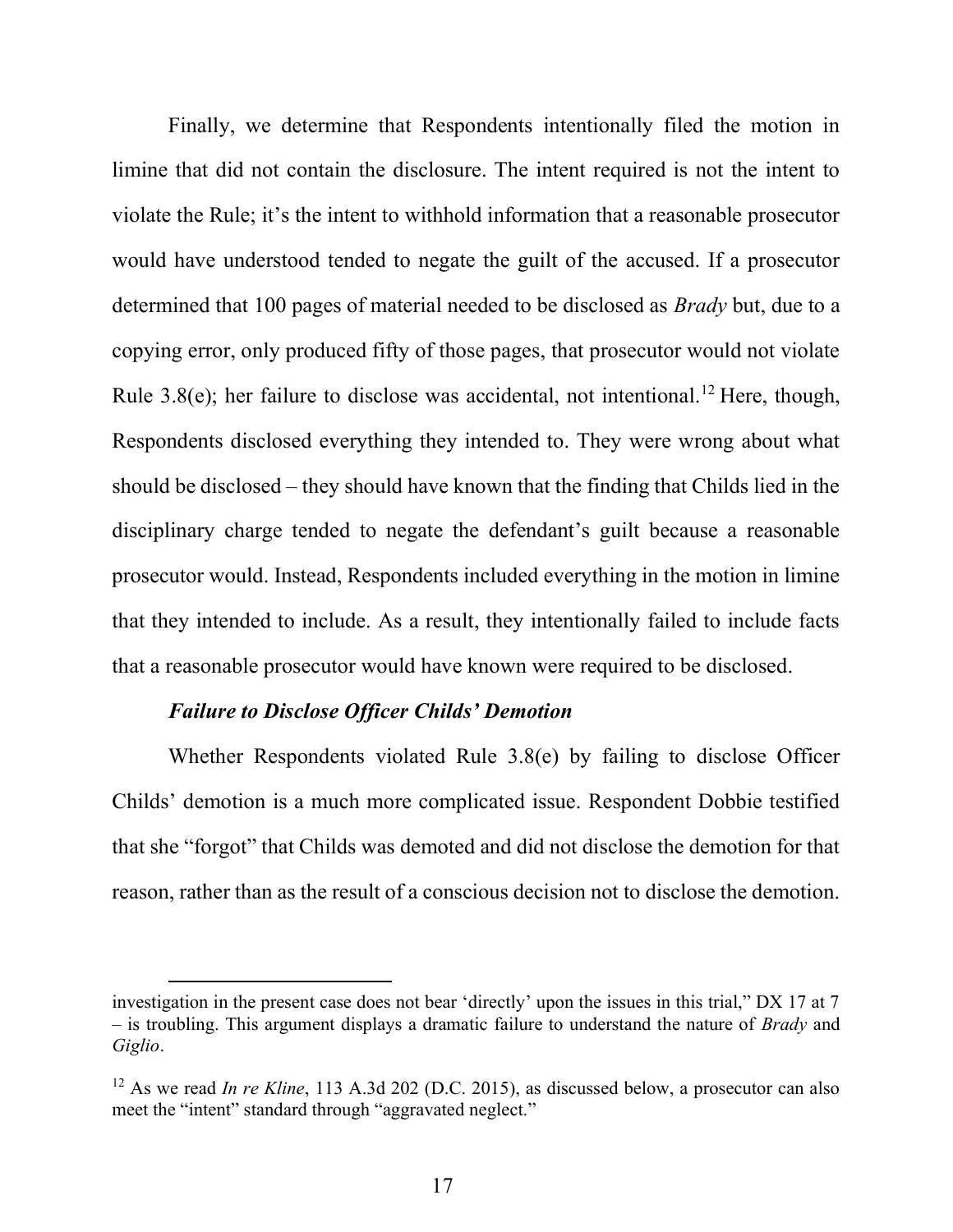Tr. 564-65. The Hearing Committee credited this testimony, and Disciplinary Counsel did not undermine it at the hearing. Nonetheless, we determine that this is a Rule 3.8(e) violation.

The Court of Appeals, in *Kline*, said that only evidence that a prosecutor has actual knowledge of can be the basis of a Rule 3.8(e) violation. In re Kline, 113 A.2d 202, 212 (D.C. 2015). We understand this requirement in Kline as one way of articulating, with a limitation, the scope of Rule 3.8(e): if someone on the prosecution team knows of a piece of evidence that would be Brady material, but the prosecutor herself doesn't know about it, a failure to turn over that evidence would be a Brady violation but not a Rule 3.8(e) violation. We do not read the language in Kline requiring actual knowledge as anything more than that.

Disciplinary Counsel argues that *Vaughn* reaffirmed the proposition that a prosecutor has a duty to "turn over an easily turned rock," 93 A.3d at 1258 (quoting Brooks, 966 F.2d at 1503), so that even if there is no actual knowledge of the evidence under the easily turned rock, it is a violation of *Brady* to fail to find and disclose that information. As a matter of black-letter *Brady* law that is correct. However, *Vaughn* is a case about the scope of *Brady*, not the scope of Rule 3.8(e). As we read the Court of Appeals cases, whether a *Brady* violation for failure to "turn over an easily turned rock" would also be a violation of Rule 3.8(e) is an open question.

However, we do not think we need to reach that issue to resolve whether the failure to disclose the demotion was a violation of Rule 3.8(e). Respondent Dobbie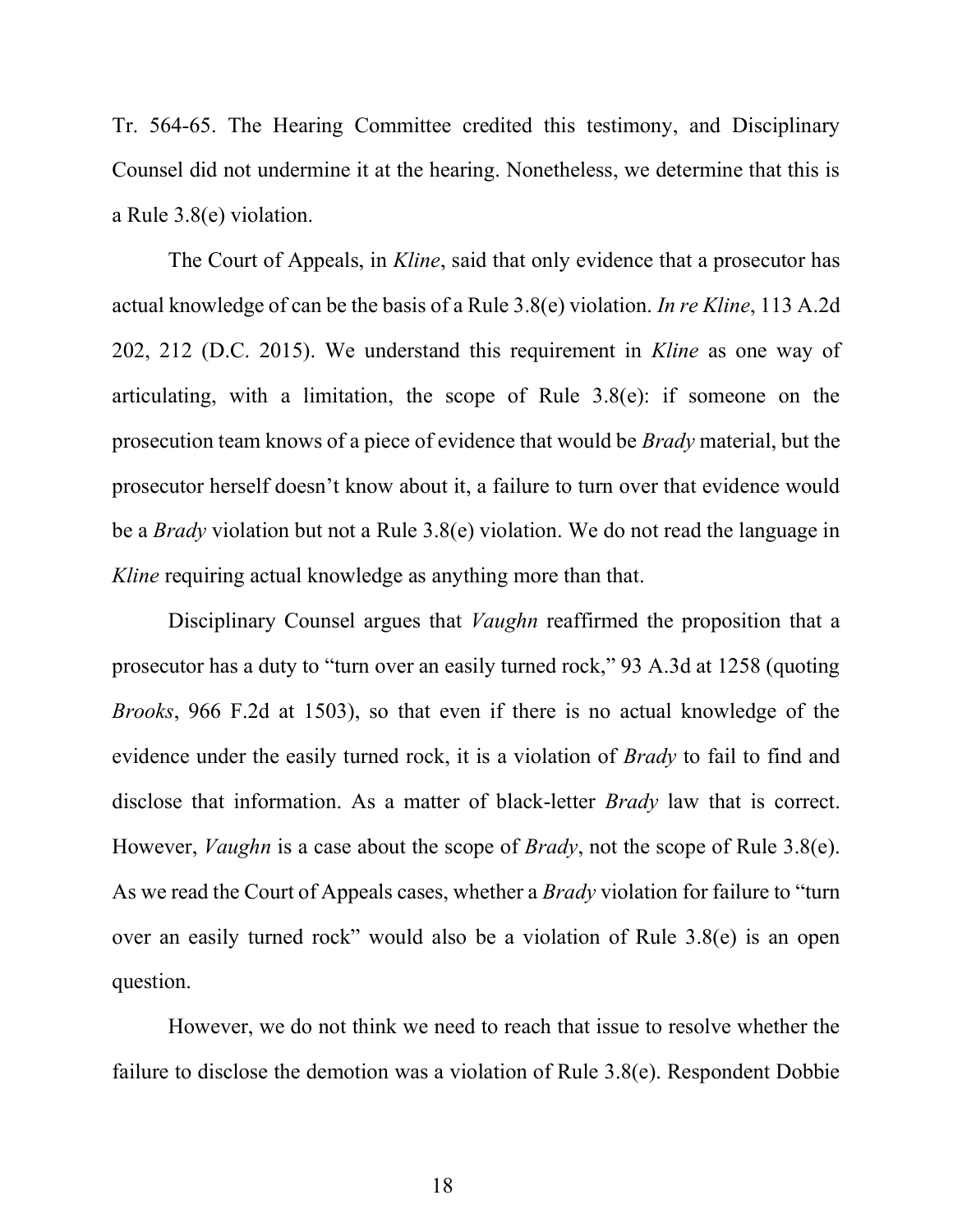testified that she "forgot" about the demotion even though she knew that it was related to the incident described in the Collins Report, and she was aware "it ha[d] to be disclosed." Tr. 565; see Tr. 491-92. A person can only forget something that she knows. By testifying that she forgot about the demotion, Respondent admitted that she knew about the demotion. Because she had actual knowledge of the demotion, the test set out in *Kline* is met.

As to Respondent Taylor, there is no similar testimony that she forgot about Childs' demotion or the reason for that demotion. She did know of the demotion, but the record is unclear what she understood the reason for that demotion to be. Childs told her that he was demoted for the use of excessive force and "because he made errors in cutting and pasting in a report." Tr. 210 (Taylor). She testified at the hearing that she understood that Collins believed it was because of the conclusions in the Collins Report, including the false disciplinary charge. See Tr. 271 (Taylor). She was also copied on an email among her supervisors that said Childs was demoted for lying. See DX 13. Ultimately, she was aware both of the demotion and of the Collins Report, which concluded that Childs submitted a false disciplinary charge and incident report.

#### As the Court noted in Vaughn:

The government has never denied that Officer Childs was demoted in connection with the Inmate A incident detailed in the [Collins] Report; it simply presented the contents of that report as something other than they are. One might try to argue that Officer Childs's demotion may have been related to only some but not all of the misconduct actually found by the OIA (e.g., the improper use of force but not the false reporting). But such an argument would be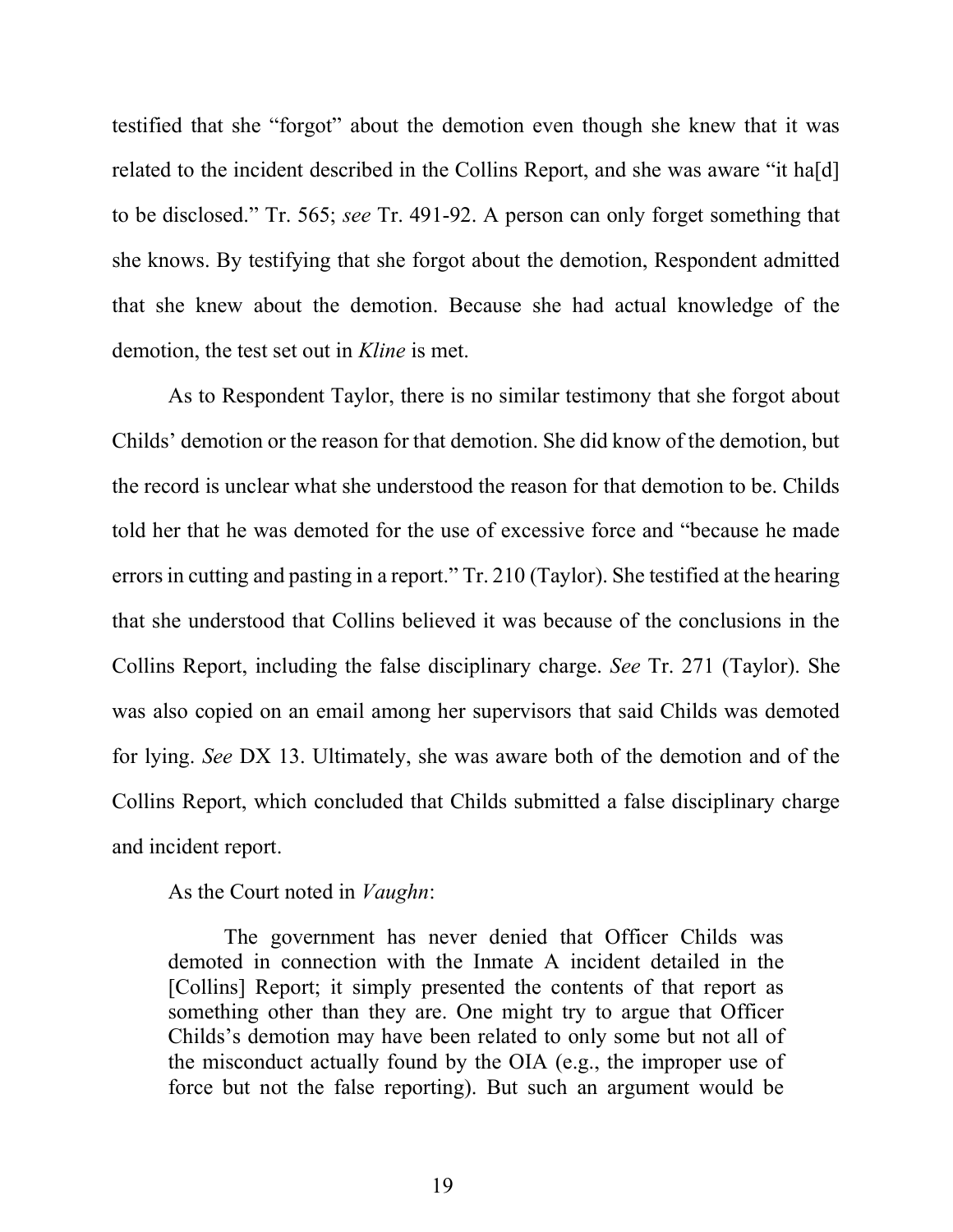unpersuasive as Officer Childs had already been disciplined (via the Letter of Direction) for his improper use of force, and the submission of false reports—in particular reports falsely accusing an inmate of criminal conduct—are hardly insignificant.

### 93 A.3d at 1255 n.20.

Respondent Taylor knew that Childs was demoted, knew that the demotion came after the Collins Report, knew the contents of the Collins Report included the false disciplinary charge, and knew that Collins believed the reason for the demotion included the false disciplinary charge. This knowledge, coupled with the Court's observation that an inference that Childs was demoted because of excessive force is untenable, leads us to make the factual finding that Respondent Taylor knew Childs was demoted because of the conclusions in the Collins Report, including the false disciplinary charge. $13$ 

The second element is also met; a reasonable prosecutor would know that the demotion had to be disclosed. See id. at 1255. This much is not meaningfully in dispute. It may be that Respondents did not connect the dots between the information in the Collins Report and the demotion to fully appreciate its importance, but a reasonable prosecutor would have.

 $13$  If this factual finding is incorrect, we would arrive at the same result through a different method. Respondent Taylor knew each of the facts about the demotion laid out here. They were not disclosed. A reasonable prosecutor would have known they should have been. We would, therefore, arrive at the same conclusion on elements (1) and (2) of the Rule 3.8(e) violation as a result of the failure to disclose the demotion as if we had not reached the factual finding described above. Our discussion of the aggravated neglect of the duty to disclose these facts, set out below, would still apply to Respondent Taylor.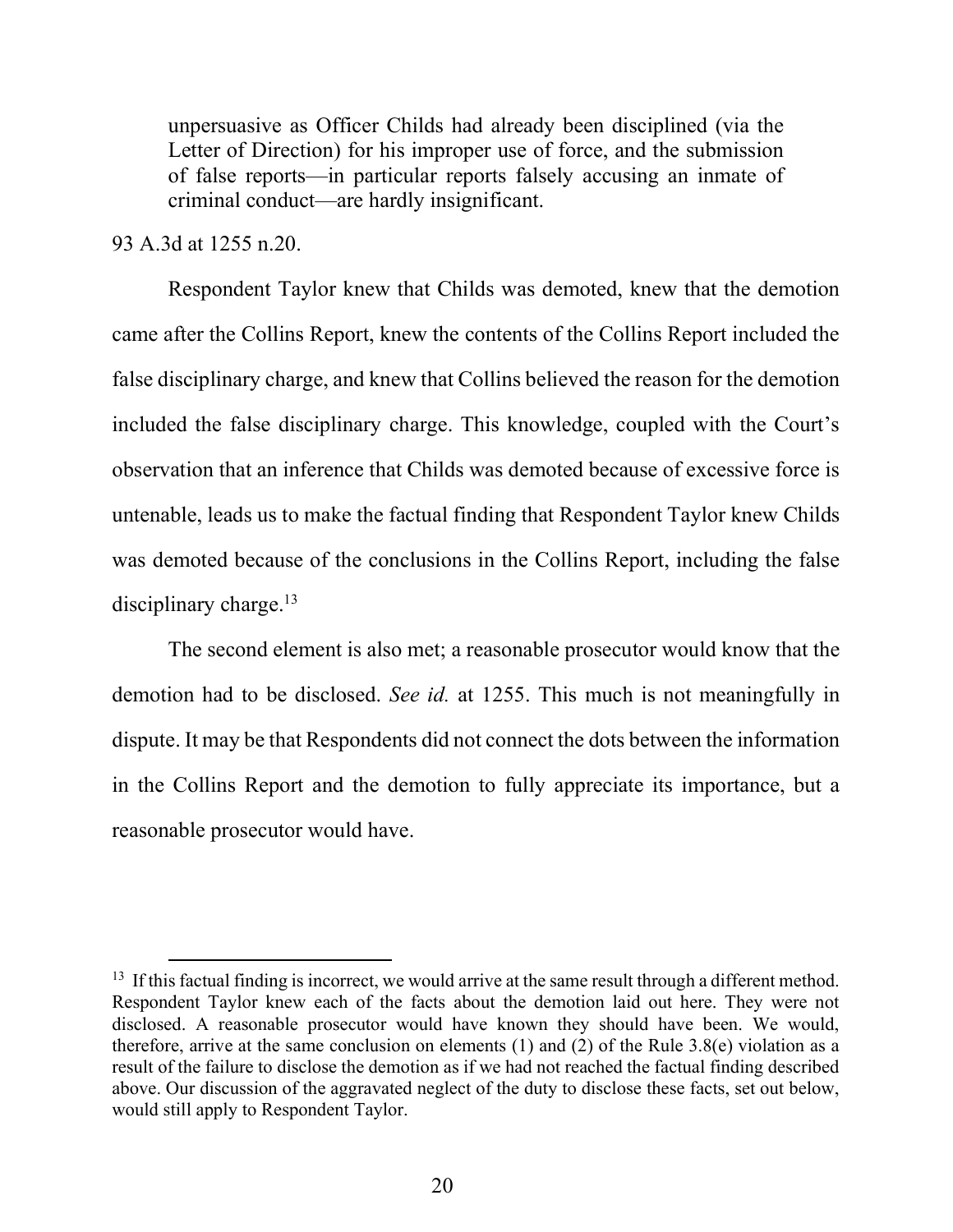Whether Respondents meet the third element, that they intentionally failed to disclose the demotion, involves a different analysis than we discussed with the failure to disclose the false disciplinary charge. Because Dobbie forgot about the demotion, it appears that she did not make a conscious decision to not disclose the demotion. This presents a more challenging question of whether she "intentionally failed" to disclose the demotion.

In Kline, the Court of Appeals provided an alternative method to determine if a prosecutor met the intent standard in Rule  $3.8(e)$ : aggravated neglect.<sup>14</sup> There, the Court held that when the "entire mosaic of conduct" supports a finding that the prosecutor acted with aggravated neglect, that can be sufficient to meet the intent requirement of Rule 3.8(e). 113 A.3d at 213. The Court cited In re Ukwu for a similar proposition in the context of neglect of a client's case: "intentional neglect of client's case 'does not require proof of intent in the usual sense of the word. Rather, neglect ripens into an intentional violation when the lawyer is aware of his neglect of the client matter.'" Id. (quoting In re Ukwu, 926 A.2d 1106, 1116 (D.C. 2007)).

Applying this standard, we conclude that the third element is also met as to Respondents' failure to disclose Officer Childs' demotion. When we look at the mosaic of conduct here, and Respondents' treatment of their obligations to disclose to the defense and comply with Brady, we find that Respondents meet the aggravated neglect standard. Respondents were aware that they had an obligation to disclose

<sup>&</sup>lt;sup>14</sup> Respondent Dobbie asks us to reject the Court of Appeals' clear language in Kline as not supported by the cases cited for the aggravated neglect standard there. We simply cannot do that. The Court of Appeals articulates the law and we are bound to follow its precedents.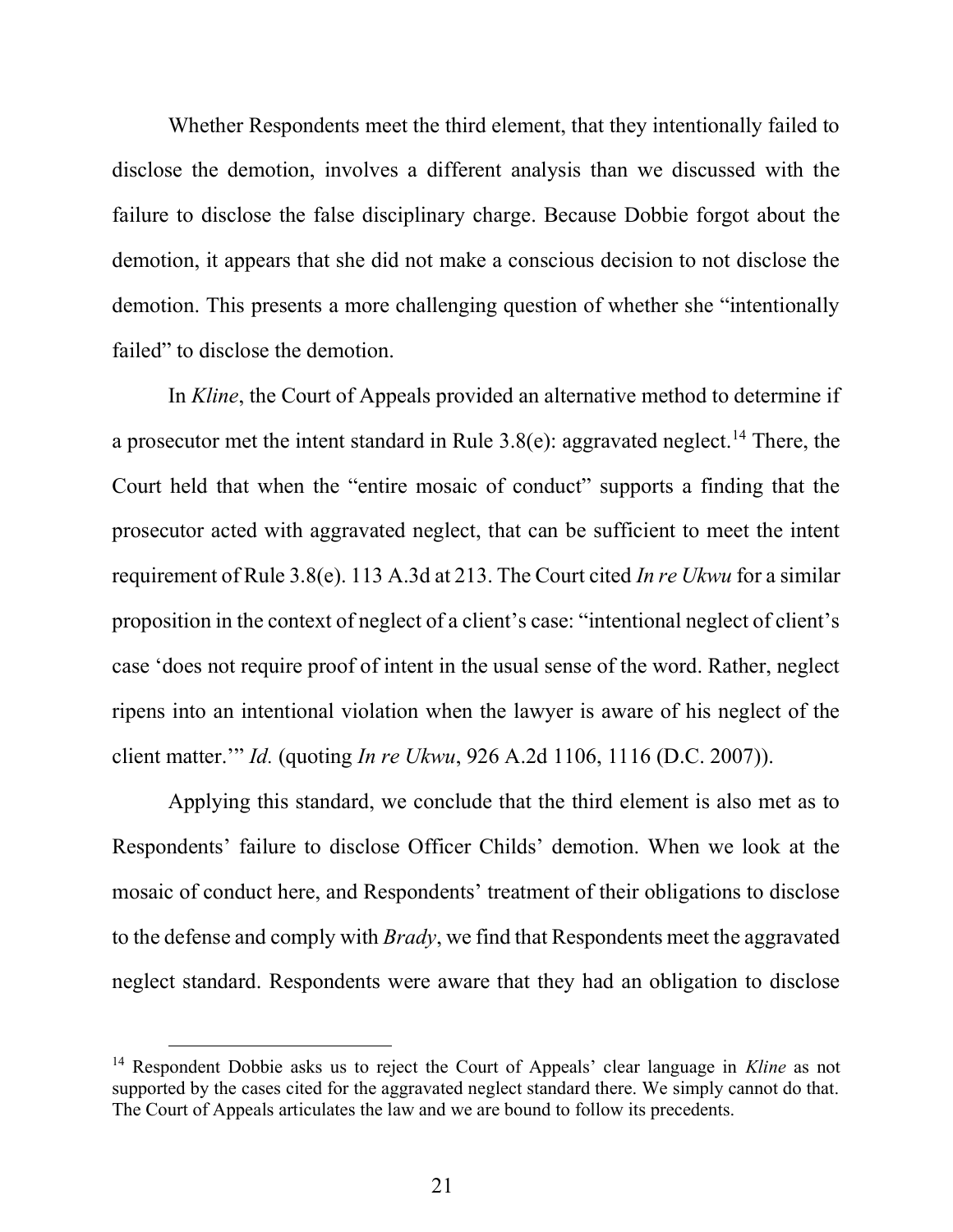exculpatory information. They made a decision to craft the motion in limine as an advocacy piece and not as a straightforward disclosure.<sup>15</sup> Thus, in light of the way Respondents characterized what happened with Officer Childs in the motion in limine, we conclude that the entire mosaic of facts supports the finding, by clear and convincing evidence, that Respondents acted with aggravated neglect of their duty to disclose Officer Childs' demotion to the defense.

Perhaps if we were to only consider the narrow facts surrounding the nondisclosure of the demotion, we would reach a different result. But that is not the test that the Court of Appeals set out. Looking at Respondents' conduct as a whole – as we must – we determine there was aggravated neglect.

At its core, Rule 3.8(e) recognizes that prosecutors have two roles: they are advocates to be sure, but at the same time they must play straight with the defense and the Court. Vaughn, 93 A.3d at 1253 ("Prosecutors have a critical role in ensuring the fairness of criminal trials. They are the representative of the sovereign, whose 'interest . . . in a criminal prosecution is not that it shall win a case, but that justice shall be done."") (ellipsis in original) (quoting *Berger v. United States*, 295 U.S. 78, 88 (1935)). As the Court of Appeals recognized, and we agree, the motion in limine was an advocacy piece that abandoned Respondents' responsibility to disclose the

<sup>&</sup>lt;sup>15</sup> Notably, Respondents did not follow the sample they were given that assumed the Collins Report itself would be disclosed. Instead, they choose to serve two ends in one document: making a disclosure and also arguing that a full disclosure isn't necessary and that the cross-examination of Officer Childs should be limited. As the Vaughn Court observed, "the government's motion in limine to preclude impeachment of Officer Childs cannot be construed as a Brady disclosure because it worked—the government's motion prevented an effective cross-examination of Officer Childs on the subject of his prior false reporting." Vaughn, 93 A.3d at 1262.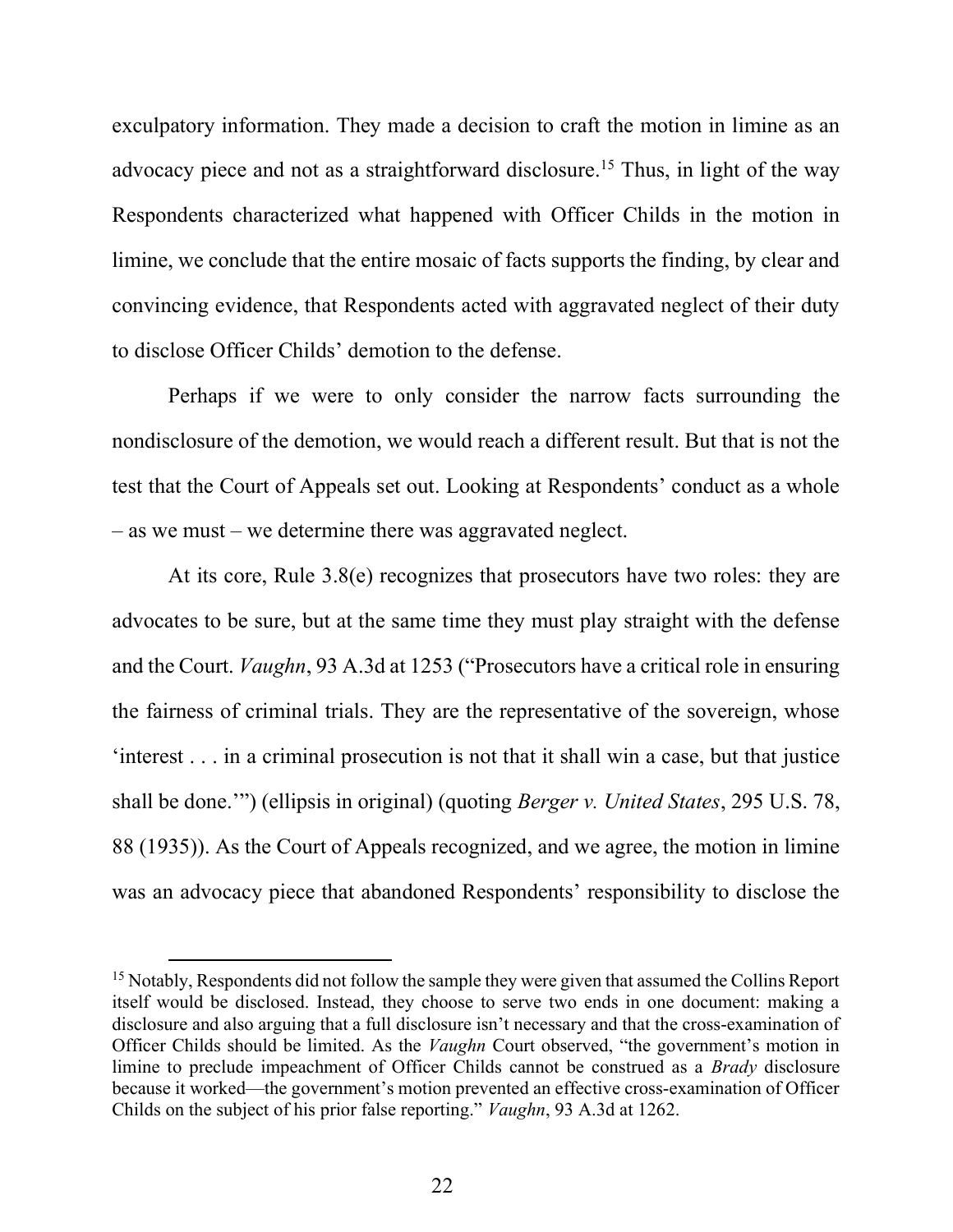facts in the Collins Report. Viewed in conjunction with that conduct, the conclusion that Respondents acted with aggravated neglect in failing to disclose Officer Childs' demotion is not difficult to reach.

#### Respondents' Intent Arguments

Respondents have two related arguments about why the Board should conclude that they do not have the requisite intent.

First, Respondents argue that the intent requirement in Rule 3.8(e) requires a showing that they intended to hold something back that they knew should be disclosed. Because Disciplinary Counsel hasn't made the showing that they were motivated by bad faith, they argue, there cannot be a Rule 3.8(e) violation in this case.

We do not agree with Respondents' arguments about the plain language of Rule 3.8(e). The challenge for Respondents' reading of Rule 3.8(e) is the "reasonably should know" part of Rule 3.8(e). Under the Rule, a prosecutor can violate Rule 3.8(e) by intentionally failing to disclose something that she does not believe "tends to negate the guilt of the accused" if a reasonable prosecutor should know that the withheld information "tends to negate the guilt of the accused." Put another way, the Rule does not require actual knowledge by a prosecutor that evidence is exculpatory for a prosecutor to violate the Rule by failing to disclose it. To read Rule 3.8(e) to require a showing of bad faith or nefarious purpose would read the "reasonably should have known" language out of the Rule. We do not think that the intent required by this Rule is an intent to do wrong; "intentionally" merely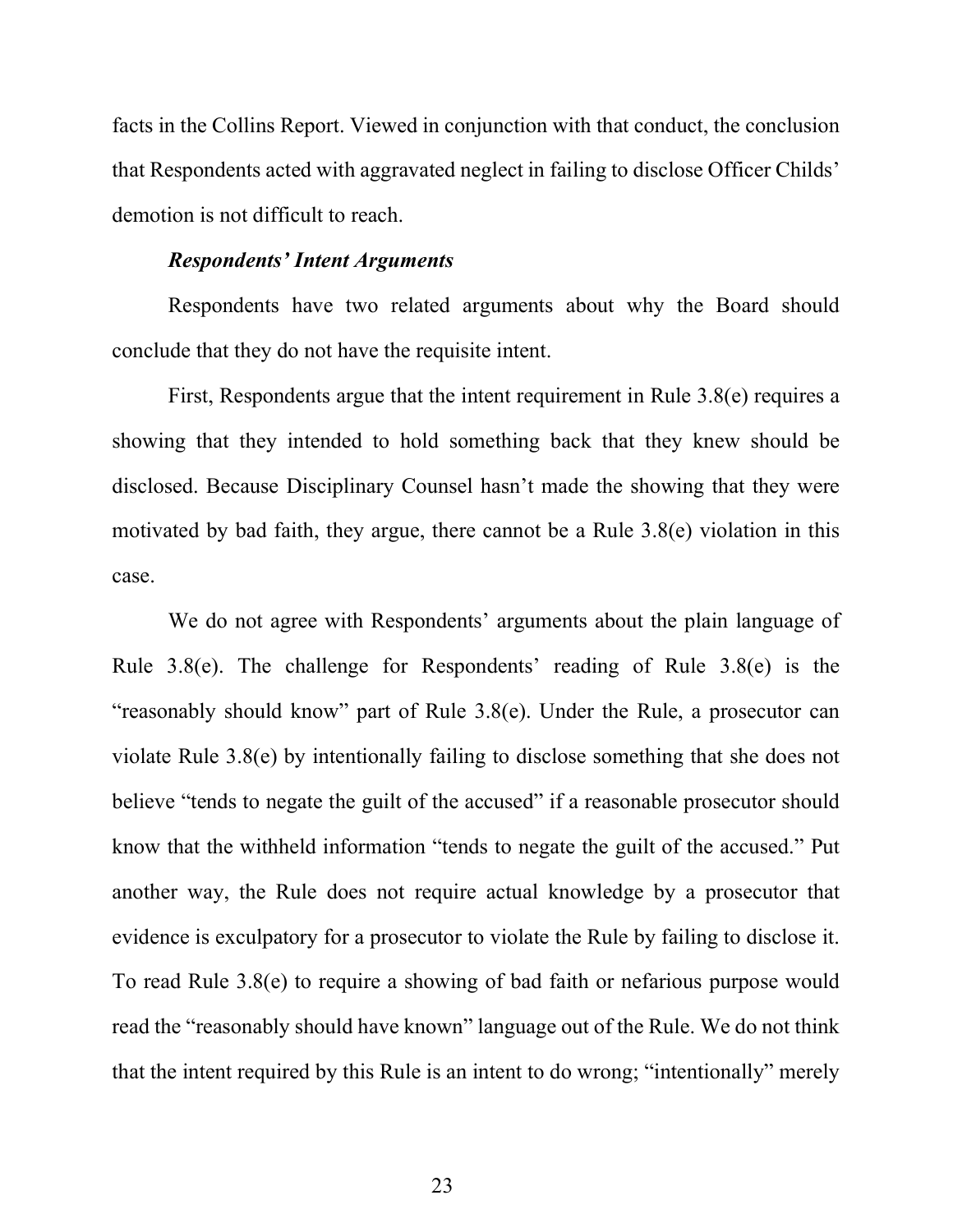precludes liability where the disclosure is intended to be made, but that disclosure is unsuccessful by accident. Respondents make much of the first word of the Rule: "intentionally." But each of the other words matters too, and there is no way to square the "reasonably should have known" portion of Rule 3.8(e) with a requirement that a prosecutor acted in bad faith.

The Board's rationale in this case is consistent with the Court's decision in Kline, 113 A.3d at 213. There, the prosecutor argued that he had not *intentionally* failed to disclose exculpatory evidence to the defense because, among other things, he did not believe that the information was exculpatory at that time. Id. at 214. The Court determined that the respondent had acted with the requisite deliberateness, for purposes of Rule 3.8(e), because he consciously decided that the exculpatory evidence did not have to be produced – even though he was misguided in his calculus that it was not exculpatory – and, as such, intentionally withheld it. Id. at 214.

Next, Respondents argue that, in essence, they did their best. To be sure, there are some facts in the record that establish that Respondents tried to do some things right. They did raise the Collins Report with their supervisors. They did disclose the Collins Report, imperfectly, to the Court. But they acted alone in drafting the motion in limine's summary of the Collins Report. No supervisor told them that it was acceptable to only summarize part of the Report, or to omit the finding that Childs was found to have falsely accused an inmate of assaulting a guard. Moreover, to the extent that the U.S. Attorney's Office as a whole failed these Respondents – and there is reason to think that is a fair characterization of what happened here – this is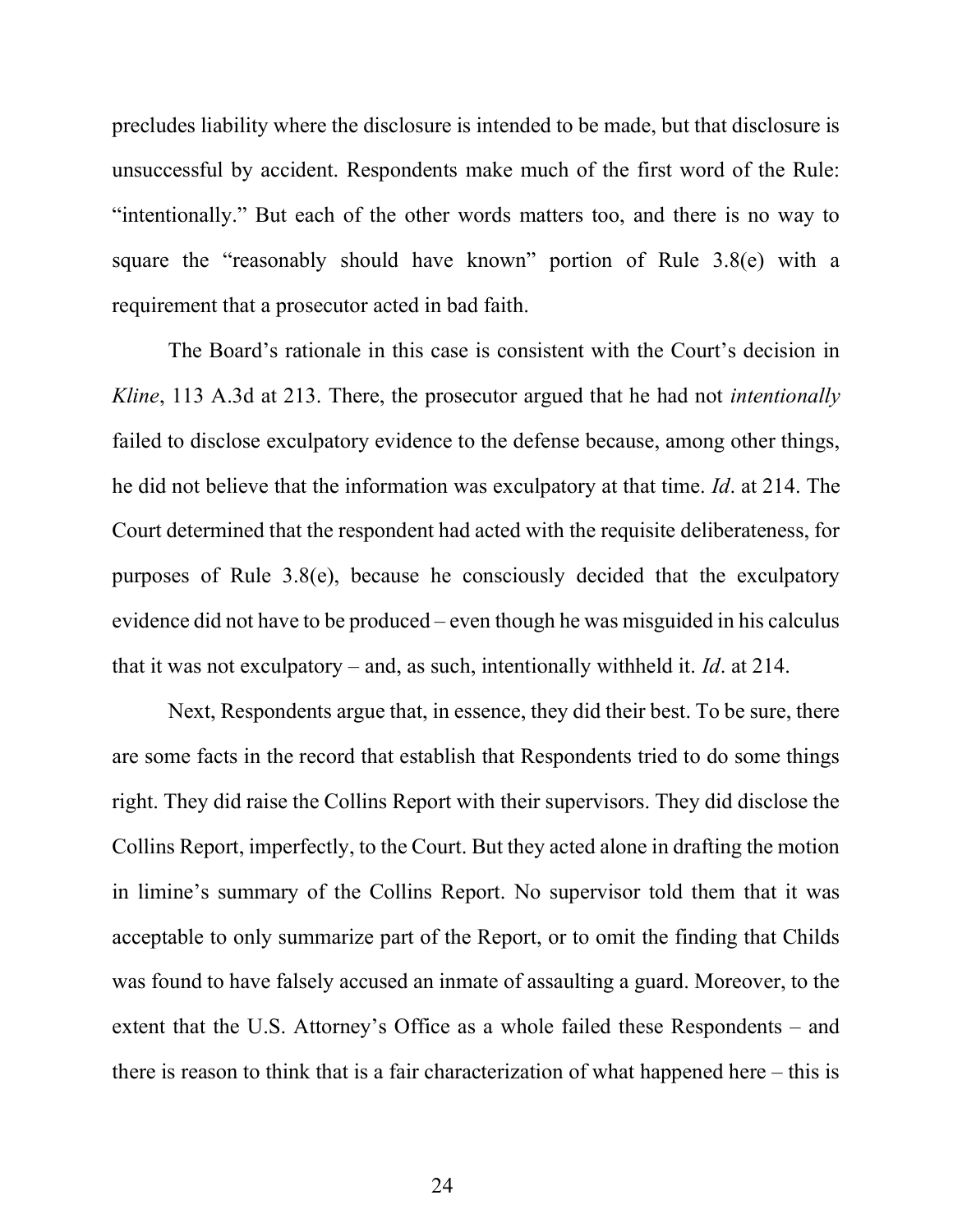the kind of decision that line prosecutors are called upon to make routinely; those prosecutors simply must know and follow Brady.

Moreover, "doing your best" is not a defense to a Rule 3.8(e) charge. Rule 3.8(e) required the production of this information because a reasonable prosecutor would have known that an official finding that a corrections officer lied to get an inmate in trouble would be very helpful to a defense attorney trying to argue that the corrections officer is lying to get an inmate in trouble in a criminal prosecution.<sup>16</sup>

# There Was No "Protective Order" Exemption for the Disclosure of the Information in the Collins Report

 Respondents also argue that the "protective order" exception to Rule 3.8(e) applies here and absolves them of any liability under Rule 3.8(e). We disagree.

 The last clause of Rule 3.8(e) says that the Rule's disclosure requirements apply "except when the prosecutor is relieved of this responsibility by a protective order of the tribunal."

 Respondents argue that by filing the Collins Report with the Court, and having the Court deny defense counsel's request to get a copy of the Collins Report, that was the functional equivalent of a protective order that did not require them to disclose the information in the Collins Report to the defense.

 As we discuss below, we do not find that Disciplinary Counsel has proven a Rule 3.8(e) violation with respect to the Collins Report itself because Respondents

<sup>&</sup>lt;sup>16</sup> Similarly, we do not find merit in Respondents' arguments that we are applying law from 2012 or 2014 to conduct that took place in 2009. The Collins Report should have been disclosed under any legal regime; Childs' false disciplinary charge against an inmate was Giglio material in 2009.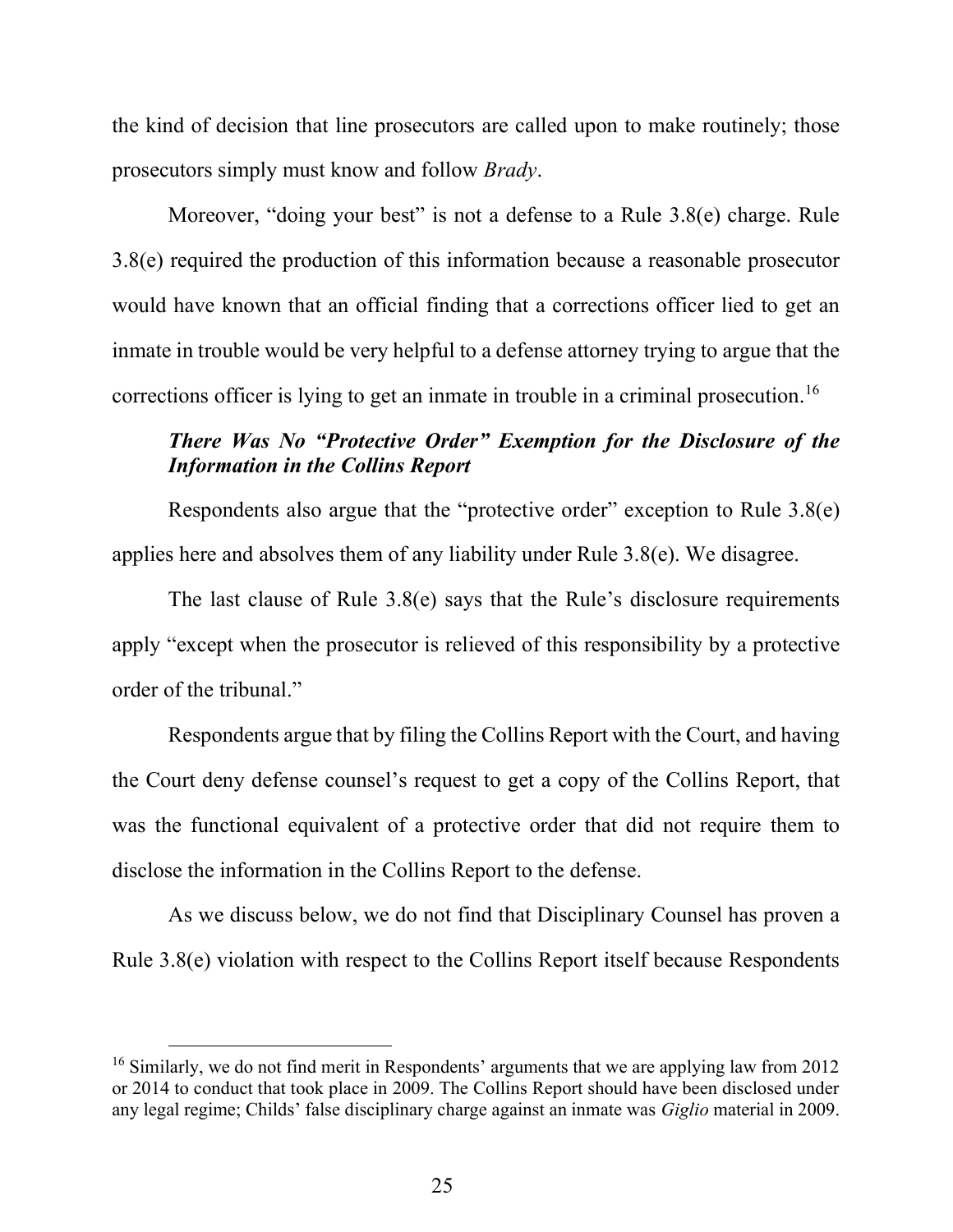disclosed the Report and filed it with the Court. However, Respondents had a duty to disclose both the Report and the information in it to the defense; Rule 3.8(e) requires disclosure of both the information and the evidence. Obviously, the easiest way to accomplish that would be to provide the defense with the Collins Report, thereby providing the information within it and the Report itself.

 However, because the motion in limine so inadequately and inaccurately summarized the information in the Collins Report, Respondents failed to provide the information in the Report to the defense. Respondents also failed to adequately provide the information in the Report to the Court by submitting the inadequate and inaccurate motion in limine, and by only providing a partial copy of the Report itself, and failing to correct the error when the Court noted that its copy ended on page five and did not contain any findings. Moreover, the Court was able to deny defense counsel's request for the Report because Respondents represented that they had already provided the information to the defense. Respondents' failure to include essential parts of the Collins Report means the Court denied defense counsel's request based on a serious misunderstanding of what had been disclosed to the defense. See Vaughn, 93 A.3d at 1254-55 ("We recognize that the trial court was constrained in its ability to assess [the Collins Report and Collins' Affidavit] by the government's late production and continued misrepresentation or nondisclosure of the information in its possession . . . . [W]e conclude that the trial court was misled and that its adoptive fact-finding was clearly wrong.").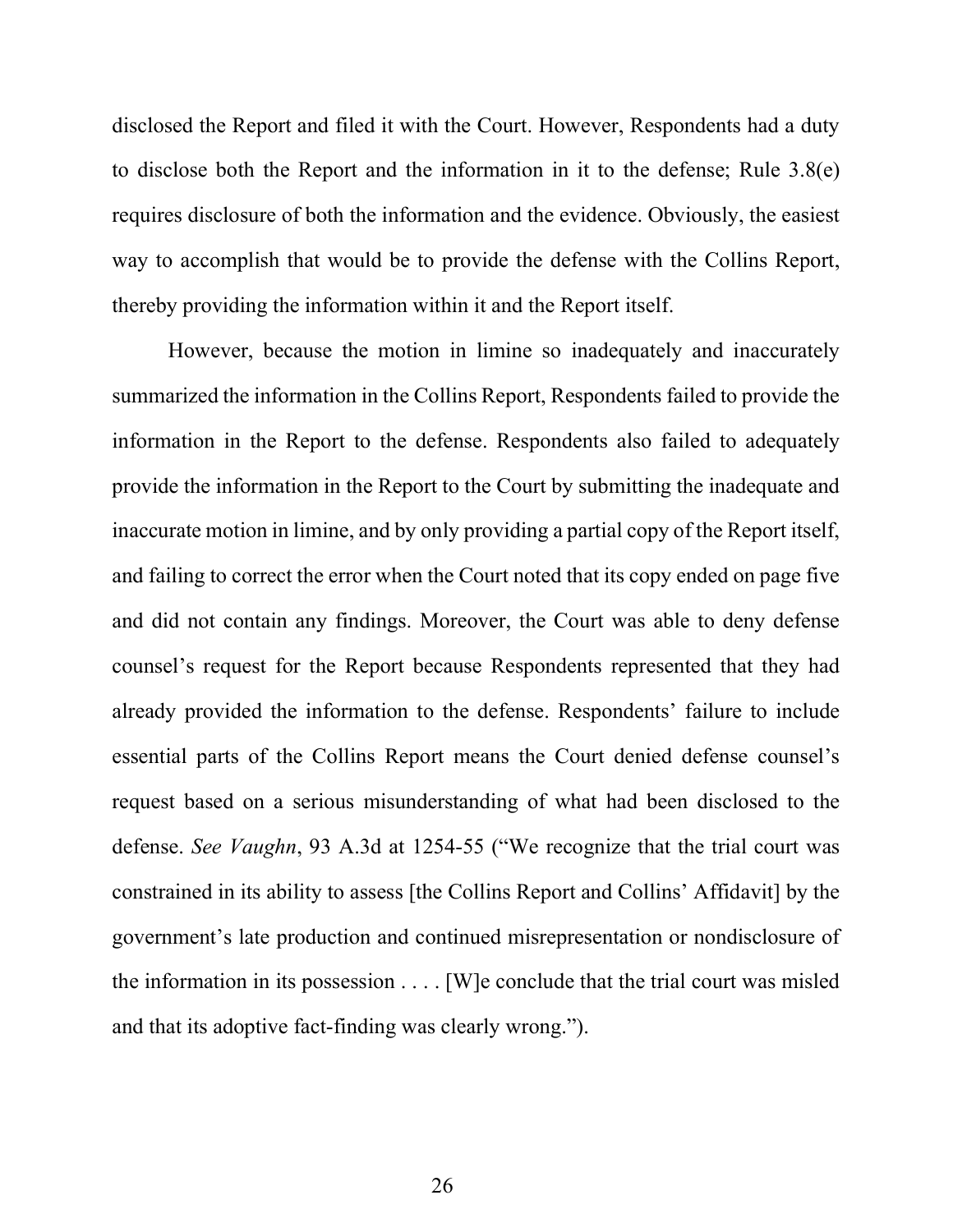In short, Respondents' motion and the Court's order covered the disclosure of the Collins Report, not the information within it. The easiest way to see that this is the scope of Respondents' request is that they also purported to summarize the information in the Collins Report in the motion in limine. The scope of their request to protect the Report, and the Court's protection of the Report, stops at the Report itself.

## No Finding of a 3.8(e) Violation for Untimely Disclosure

The Court of Appeals found that the disclosures made in the motion in limine

in this case were untimely. As the Court opined,

By no means can the government's motion in limine constitute a timely pretrial disclosure of the information it possessed about Officer Childs's discipline as a result of the OIA investigation. The motion in limine provided no information on this subject although—according to the affidavit from OIA Investigator Collins that the government filed with the court—the "U.S. Attorney's Office" was informed of the OIA Final Report "concerning Lieutenant Childs and his subsequent demotion" nearly two months before the government filed this motion. The government did not reveal that Officer Childs had been demoted until the first day of trial, when it briefly noted that Officer Childs was demoted "related to" the April 2009 incident that it had incompletely summarized in its motion in limine.

# Vaughn, 93 A.3d at 1257.

But the government's disclosure obligations were triggered well before the DOC decided to demote Officer Childs. The government had an obligation to notify the defense that Officer Childs was under investigation by the DOC OIA. See United States v. Bowie, 198 F.3d 905, 908 (D.C. Cir. 1999) (determining that the prosecution had a duty to disclose the fact that one of its police officer witnesses had become "the subject of an investigation into the truthfulness of his testimony" in another case); see also Bullock v. United States, 709 A.2d 87, 92-93 (D.C. 1998) (remanding to trial court to develop record on whether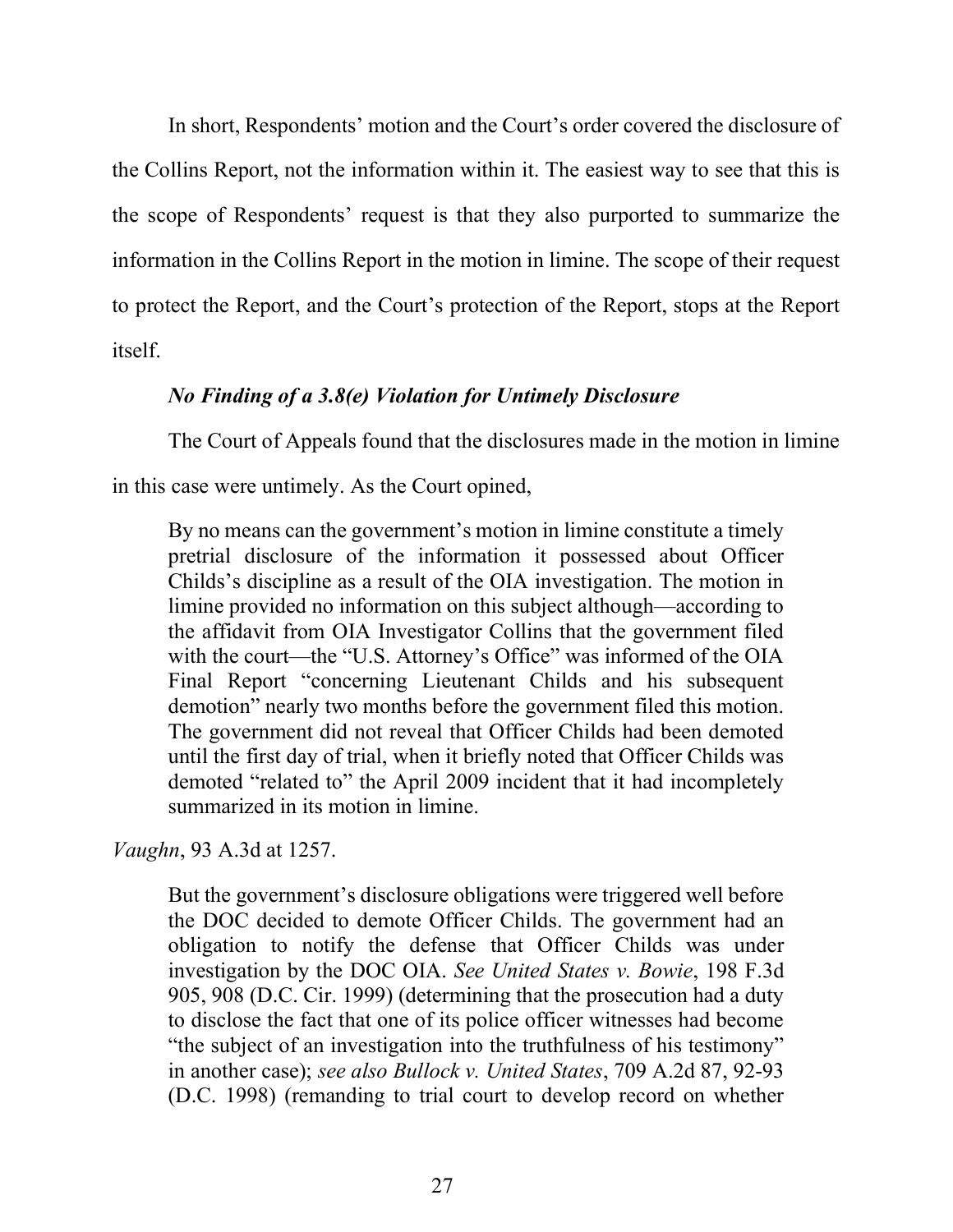government should have disclosed that testifying law enforcement officer was under investigation). As to the OIA investigation, which began in April 2009 and concluded in June 2009, the government's motion in limine, filed a week before the November 2009 trial, was not an "as soon as practicable" Brady disclosure.

Vaughn, 93 A.3d at 1257-58.

 Here, there is not clear and convincing evidence that these Respondents violated Rule 3.8(e) by failing to disclose timely. On this record, given the substantial delays and poor supervision in the U.S. Attorney's Office, it is hard to fault these Respondents with the delay. Within fourteen days of receipt of the Collins Report, they identified the issues associated with sponsoring Officer Childs' testimony and escalated the issue to their supervisor, who in turn promptly escalated the issue to the Lewis Committee. After their repeated requests for the Lewis Committee's determination, Respondents finally received a response almost one month later and approximately eleven days prior to the first day of trial. Within six days of receipt of the Lewis Committee's response that they could call Childs to testify – and six days before the start of trial – Respondents drafted and filed their motion in limine and motion to file under seal.

 For that reason, we do not think there is clear and convincing evidence that the delay in producing information from the Collins Report or the Report itself violated Rule 3.8(e).

## No Finding of a 3.8(e) Violation for Filing the Collins Report with the Court

 Disciplinary Counsel contends that "Rule 3.8(e) requires disclosure to the defense, not to the court." ODC Br. to Board at 33. The Collins Report was not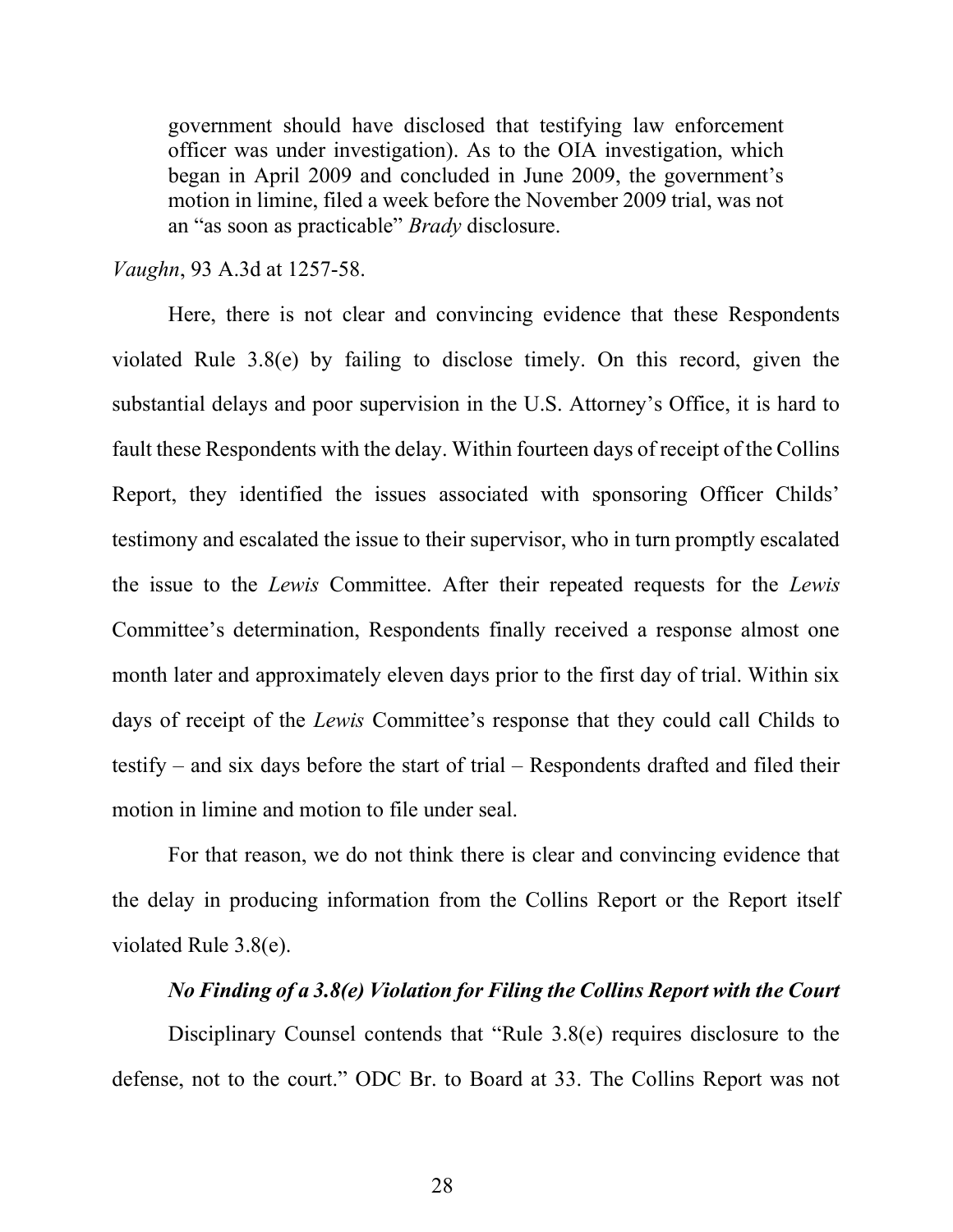disclosed to the defense; instead, it was filed with the Court under seal. When defense counsel asked the Court for the report, the Court denied the request.

 Respondents argue that by filing the Report under seal, and having the Court tell defense counsel that it would not order it disclosed to the defense, Respondents had the functional equivalent of a protective order such that the protective order exception should apply.

We have reservations about that argument. Rule 3.8(e), as well as *Brady* and Giglio do not support outsourcing a prosecutor's obligations to the Court. However, Judge Morin did testify that this process was commonly in place at the time. We are reluctant to reach a conclusion that if the Court adopts a practice where the Court takes on the obligations of the prosecutors before it, those prosecutors should be faulted for following the Court's practice.

 Moreover, apparently as a result of a faxing error, Respondents only provided the Court with half of the report – the first five pages. But this failure to provide the entire report to the Court is exactly what the word "intentionally" in Rule 3.8(e) is meant to shield from disciplinary liability. Respondents intended to provide the entire report; they didn't but only because of an accident. Unlike Respondents' decision to exclude clear *Brady* evidence from the motion in limine, the failure to provide the entire report to the Court was not intentional; it was an accident.

29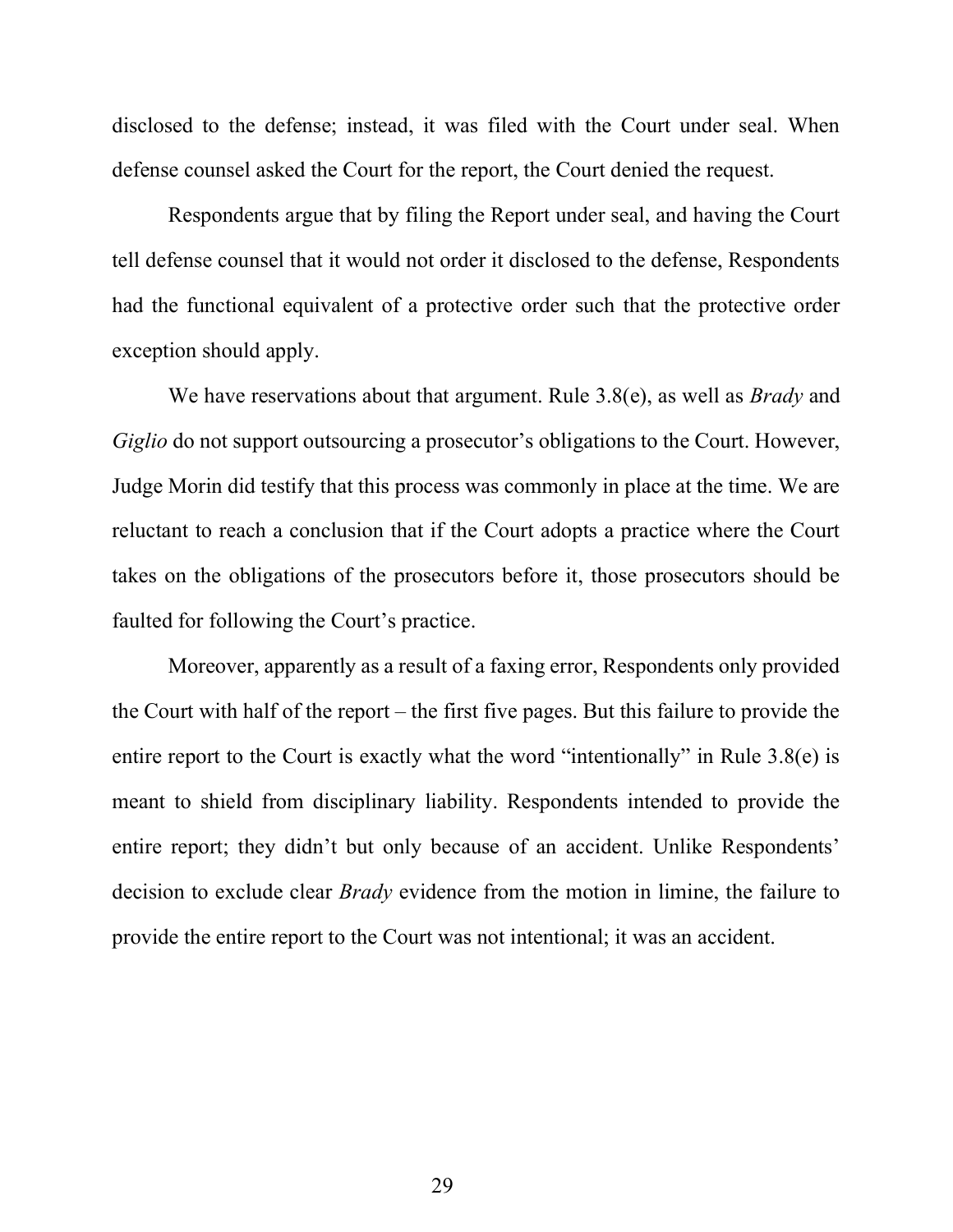As a result, we do not reach a finding that there is proof by clear and convincing evidence that Respondents violated Rule 3.8(e) by failing to give the Collins Report to the defense when they filed it with the Court.<sup>17</sup>

#### C. Rule 8.4(c) (Dishonesty)

The *Vaughn* Court determined the motion in limine "presented as true that which [the Collins Report] had determined false." 93 A.3d at 1259. A majority of the Hearing Committee found that Respondents made recklessly false statements when they "attempted to muddy" Mr. Collins' clear finding that Officer Childs had lied about his involvement in an unrelated excessive use of force case; did not concede that "Childs had made a false and/or misleading statement"; and omitted key details of the facts surrounding the Collins Report to "portray the motion to be a complete and fulsome summary" contrary to their assertions that the motion in limine contained the "essential facts" from the Collins Report. HC Rpt. at 74.

 Rule 8.4(c) provides that it is professional misconduct for a lawyer to "[e]ngage in conduct involving dishonesty, fraud, deceit, or misrepresentation." The Court has emphasized that "[l]awyers have a greater duty than ordinary citizens to

<sup>&</sup>lt;sup>17</sup> Similarly, we do not address whether there would be a Rule 3.8(e) violation in a case where a prosecutor only filed potential Brady evidence with the Court ex parte that was not accompanied by representations like those made by Respondents in the motion in limine. Such a fact pattern is not before us in this case.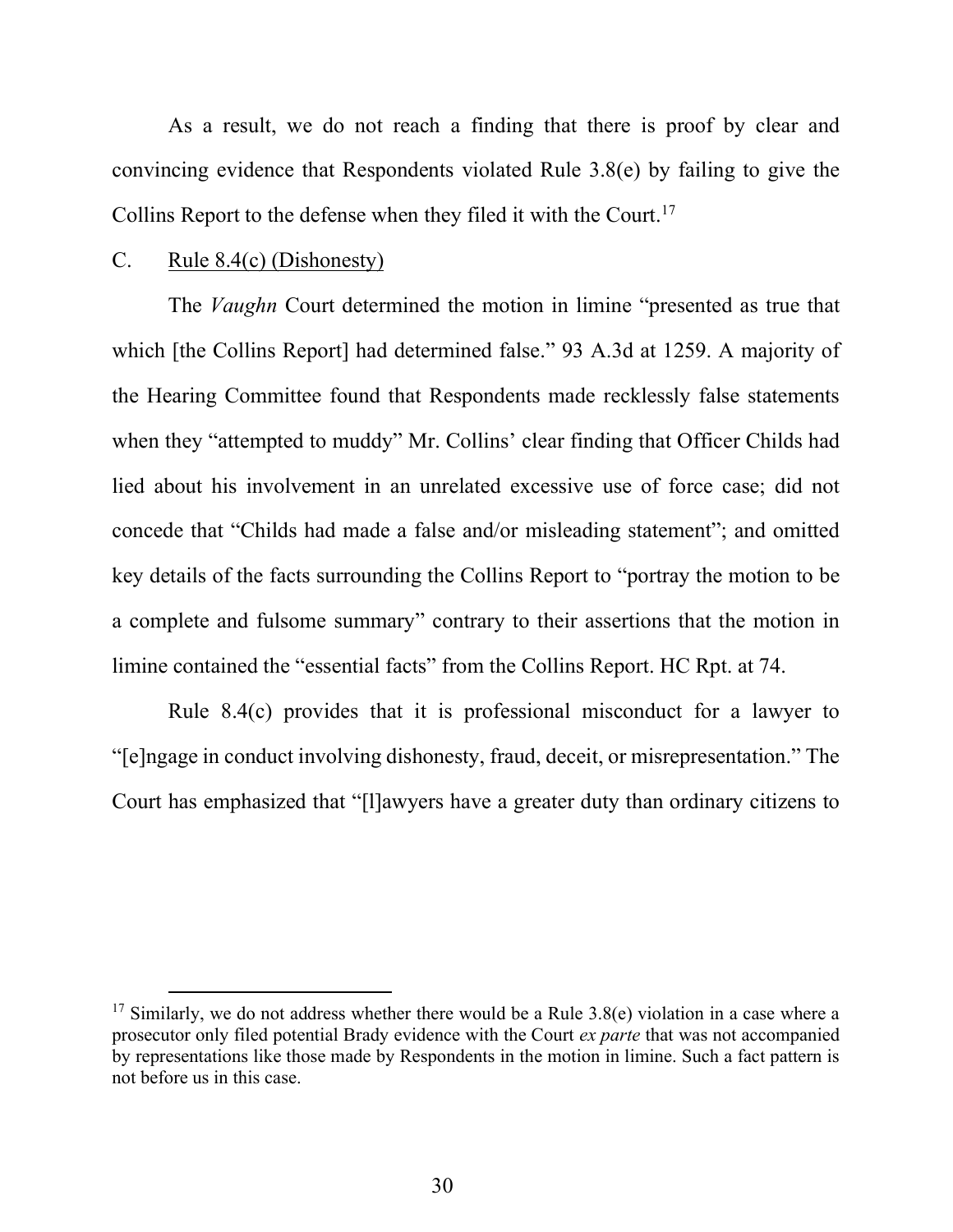be scrupulously honest at all times, for honesty is 'basic' to the practice of law." In re Cleaver-Bascombe, 986 A.2d 1191, 1200 (D.C. 2010) (per curiam).

Dishonesty, under Rule 8.4(c), is defined as:

fraudulent, deceitful, or misrepresentative behavior [and] conduct evincing a lack of honesty, probity or integrity in principle; [a] lack of fairness and straightforwardness . . . . Thus, what may not legally be characterized as an act of fraud, deceit or misrepresentation may still evince dishonesty.

In re Shorter, 570 A.2d 760, 767-68 (D.C. 1990) (per curiam) (internal quotation marks and citation omitted); see also In re Scanio, 919 A.2d 1137, 1142-43 (D.C. 2007). Dishonesty in violation of Rule 8.4(c) does not require proof of deceptive or fraudulent intent. See In re Romansky, 825 A.2d 311, 315 (D.C. 2003). Thus, when the dishonest conduct is "obviously wrongful and intentionally done, the performing of the act itself is sufficient to show the requisite intent for a violation." Id. Conversely, "when the act itself is not of a kind that is clearly wrongful, or not intentional, [Disciplinary] Counsel has the additional burden of showing the requisite dishonest intent." Id. A violation of Rule 8.4(c) may also be established by sufficient proof of recklessness. See id. at 317. To prove recklessness, Disciplinary Counsel must prove by clear and convincing evidence that the respondent "consciously disregarded the risk" created by her actions. *Id.* 

We do not think that there is sufficient evidence in the record to establish that Respondents knew they were misrepresenting the Collins Report when they wrote the motion in limine. Yet, the record evidence that they did so recklessly fully supports the *Vaughn* Court's assessment of the motion in limine, namely that it was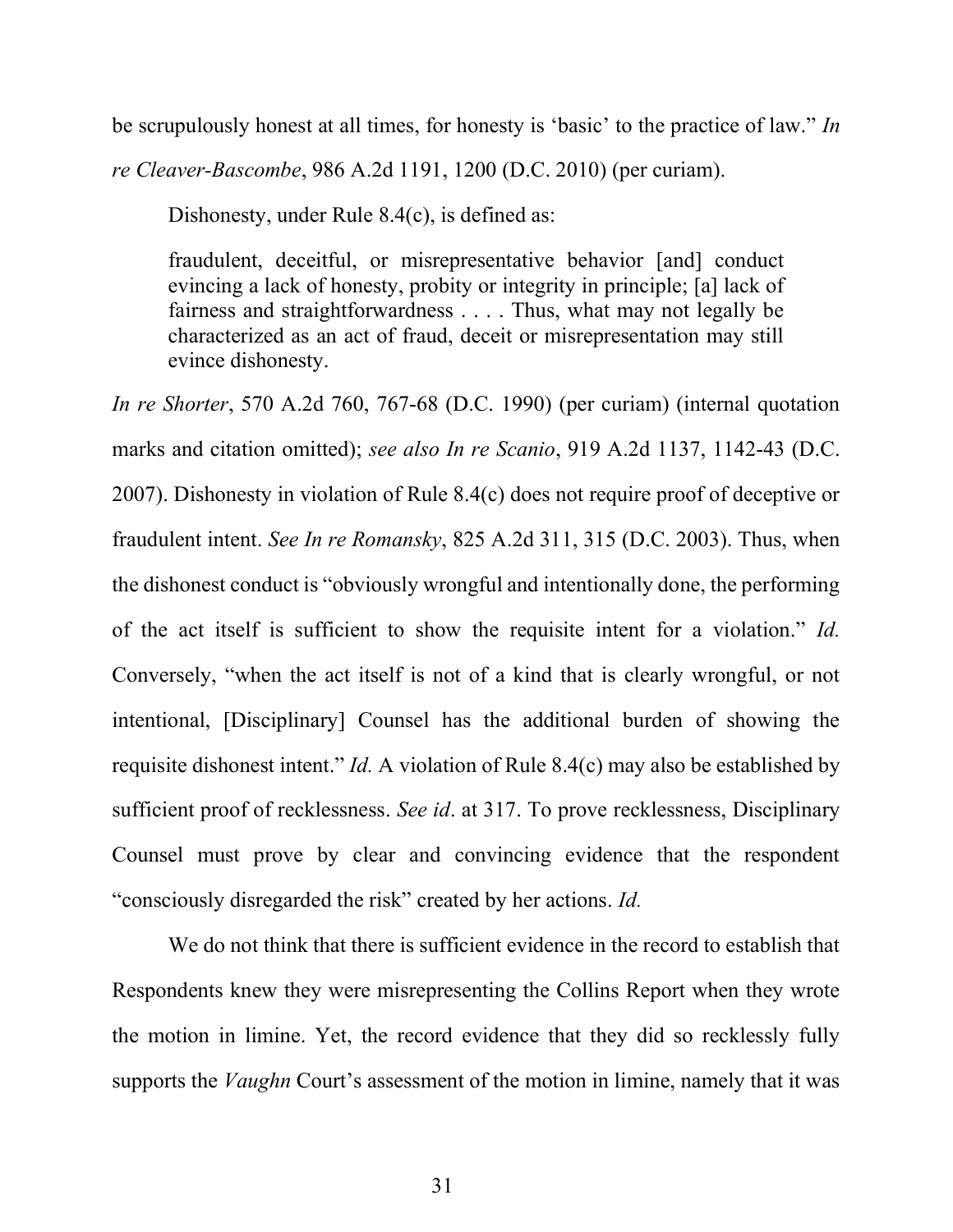a pattern of "continued misrepresentation" and that the motion "presented as true that which [the Collins Report] had determined false" including that "the OIA had determined that, as part of his fabricated story of inmate assault, Officer Childs had misleadingly indicated that Inmate A was unrestrained." 93 A.3d at 1255, 1259- 1260. The Collins Report is so short, and the conclusion that Childs lied when he falsely charged an inmate with assault is so clear, that one can scarcely reach any conclusion but that the motion in limine was written with a reckless disregard for the truth of what was in the Collins Report.

For that reason, we agree that Respondents violated Rule 8.4(c).

#### D. Rule 3.4(d) (Fairness to Opposing Party and Counsel)

 Rule 3.4(d) sets out standards for any lawyer with respect to her discovery obligations. It says that "[a] lawyer shall not . . . [i]n pretrial procedure, . . . fail to make reasonably diligent efforts to comply with a legally proper discovery request by an opposing party."

The Hearing Committee's determination that Respondents violated Rule 3.8(e) "necessarily" included a conclusion that Respondents violated Rule 3.4(d) because "the substance and adequacy of their [discovery] response was woefully inadequate." HC Rpt. at 64-65.

Respondents argue that the Hearing Committee misapplied the standard under the Rule and that, as the Rule with the "more specific obligation and one that adopts an intent requirement, Rule 3.8(e) should be understood to supplant Rule 3.4(d) as to discovery requests for Brady information." Dobbie Br. to Board at 57-58.

32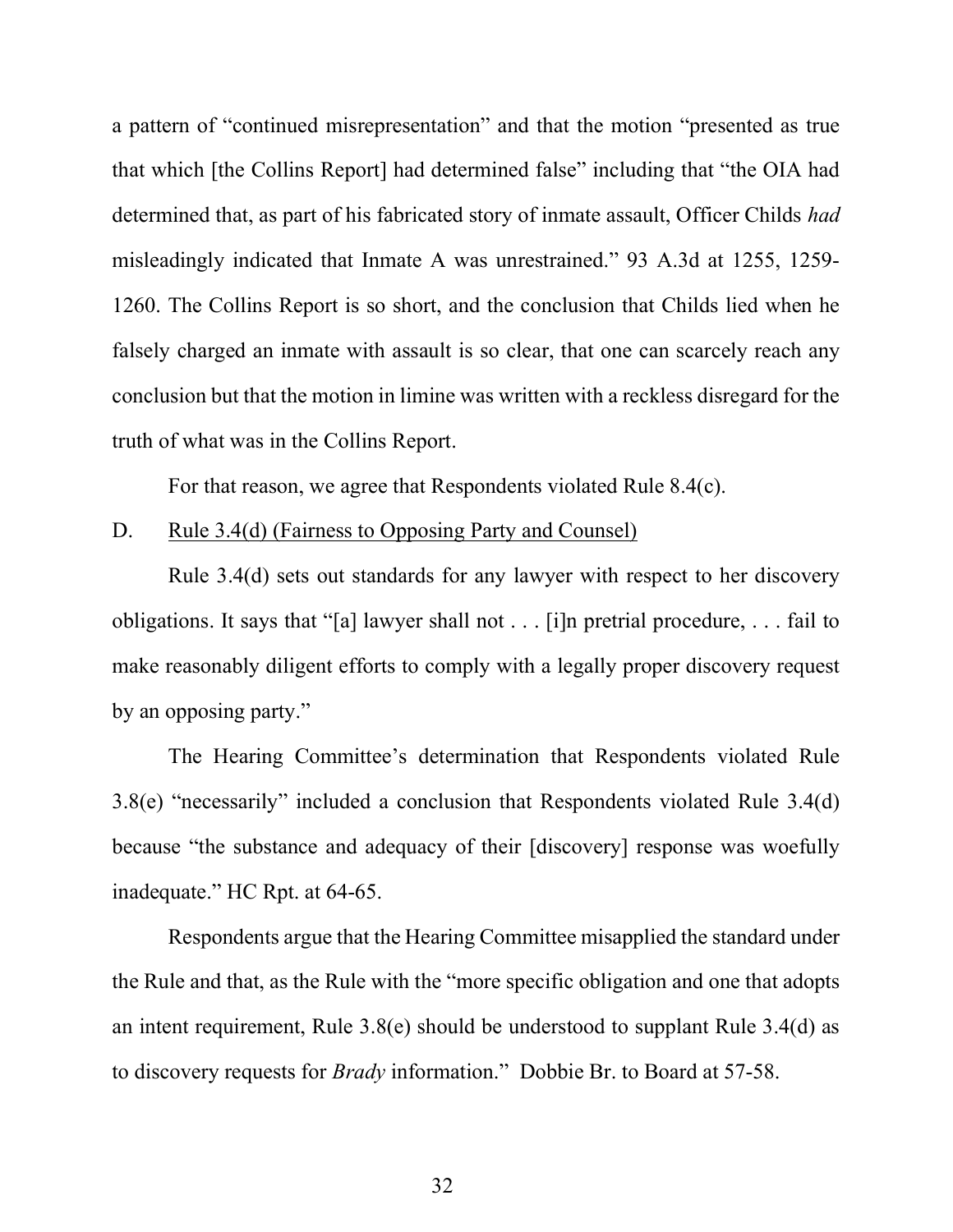Disciplinary Counsel agrees with the Hearing Committee's analysis and adds that Respondents' misconduct may violate more than one disciplinary Rule. ODC Br. at 39-40.

 This issue matters not one whit to the sanction or any other issue before the Board or, later, the Court. The Court has said that we decide sanction based on the underlying conduct, not the number of Rule violations. See In re Guberman, 978 A.2d 200, 206 n.5 (D.C. 2009) (stating that the Court employs a "fact-specific approach in determining sanctions for misconduct [that] requir[es] [consideration of a] [r]espondent's particular misconduct, and not simply the rules that he [or she] violated" (quoting In re Guberman, Bar Docket No. 311-06 (BPR Nov. 6, 2007))). But see Cater, 887 A.2d at 16 n.14 ("There is no preemption [issue], however, where, as here, the lawyer is found to have violated the more specific Rule. In that case it remains appropriate to determine whether the lawyer also transgressed the more general Rule.").

As with our conclusion in *Johnson* that a lawyer who does not put a contingent fee agreement in writing violates only Rule 1.5(c) and not Rule 1.5(b), here, we conclude that Rule 3.8(e)'s application should apply and not Rule 3.4(d). See In re Johnson, Board Docket No. 18-BD-058, at 33 (BPR Oct. 13, 2020), review pending, D.C. App. No. 20-BG-0600. That said, prosecutors, of course, have discovery obligations beyond those found in *Brady*. If a prosecutor were to violate another kind of discovery obligation that is not at issue in Rule 3.8(e), such a violation could implicate Rule 3.4(d). But that is not this case. Here, when the discovery violation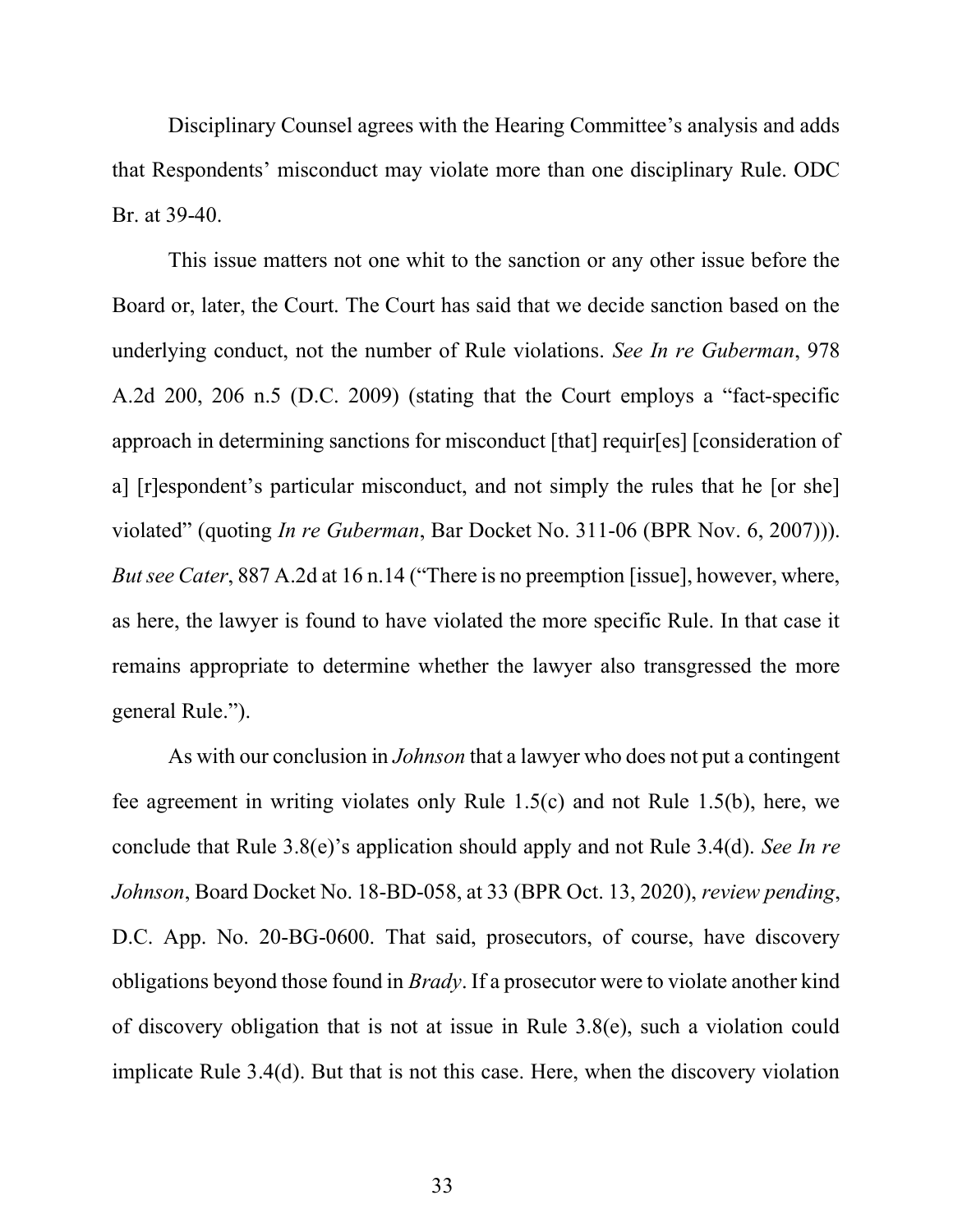at issue is exclusively a Brady issue, and dealt with by Rule 3.8(e), we agree with Respondents that the specific Rule  $-3.8(e)$  – should govern, and not Rule 3.4(d).

#### E. Rule 8.4(d) (Serious Interference with the Administration of Justice)

The Hearing Committee found that Respondents violated this Rule because their misconduct required the expenditure of significant judicial resources, including months of additional pleadings and hearings and the reversal of a criminal conviction. Respondents argue that the Rule 8.4(d) violation cannot stand because they did not reasonably know that they needed to disclose the facts identified as *Brady* material. Disciplinary Counsel advocates the position that a failure to disclose exculpatory information is so improper that any Rule 3.8(e) violation should also constitute a violation of Rule 8.4(d). In the alternative, Disciplinary Counsel asks that the Board adopt the Hearing Committee's position.

Rule 8.4(d) provides that it is professional misconduct for a lawyer to "[e]ngage in conduct that seriously interferes with the administration of justice." To establish a violation of Rule 8.4(d), Disciplinary Counsel must demonstrate by clear and convincing evidence that: (i) Respondent's conduct was improper, i.e., that Respondent either acted or failed to act when she should have; (ii) Respondent's conduct bore directly upon the judicial process with respect to an identifiable case or tribunal; and (iii) Respondent's conduct tainted the judicial process in more than a *de minimis* way, *i.e.*, it must have potentially had an impact upon the process to a serious and adverse degree. In re Hopkins, 677 A.2d 55, 60-61 (D.C. 1996). Rule 8.4(d) is violated if the attorney's conduct causes the unnecessary expenditure of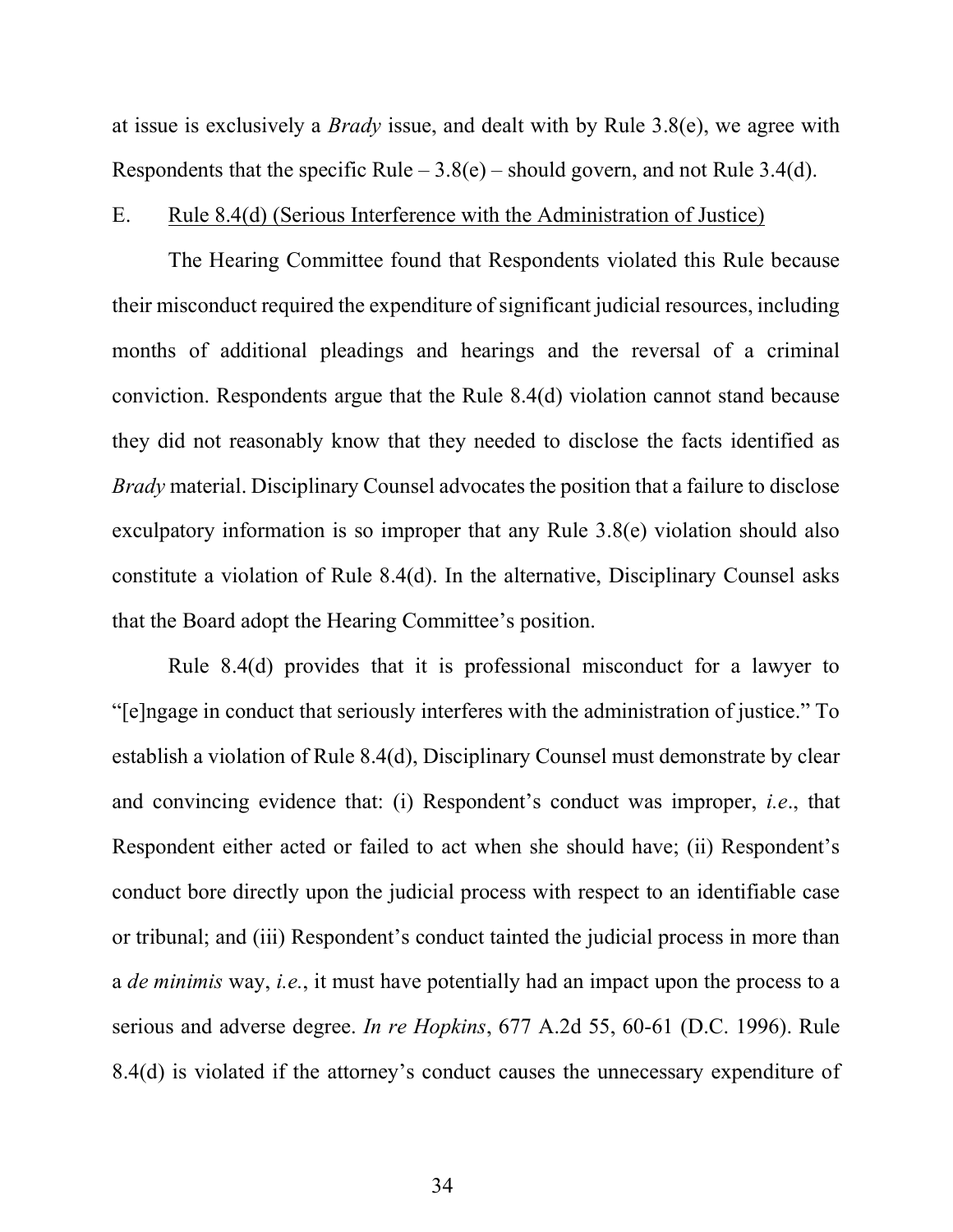time and resources in a judicial proceeding. See In re Cole, 967 A.2d 1264, 1266 (D.C. 2009).

In light of our conclusion that Respondents violated Rule 3.8(e) and Rule 8.4(c), and the colossal expenditure of resources cleaning up Respondents' failure to accurately or adequately summarize the Collins Report in their motion in limine, we agree with the Hearing Committee that Respondents violated Rule 8.4(d).

## VI. SANCTION

 The Hearing Committee recommended that Respondents be suspended for thirty days. Respondents argue that any sanction under these circumstances would be "needlessly punitive" and that, if any sanction is recommended, the Board should, instead, announce what sanction might be appropriate if the issues here were not novel, without imposing it. Disciplinary Counsel argues in favor of a suspension period of at least sixty days.

 We disagree with Respondents that a sanction here would be "needlessly punitive" or that the issues here are so novel that a sanction is unwarranted. As to the core violations here – failing to disclose the false disciplinary charge and dishonestly construing the Collins Report in the motion in limine – we break no new ground. We agree with Disciplinary Counsel that the sanction should be at least a sixty-day suspension. Accordingly, we determine that a six-month suspension is appropriate, in large part because Respondents' conduct involved dishonesty to the Court and defense counsel. We are aware that the Court has said that imposing a greater sentence than the one recommended by Disciplinary Counsel "is and surely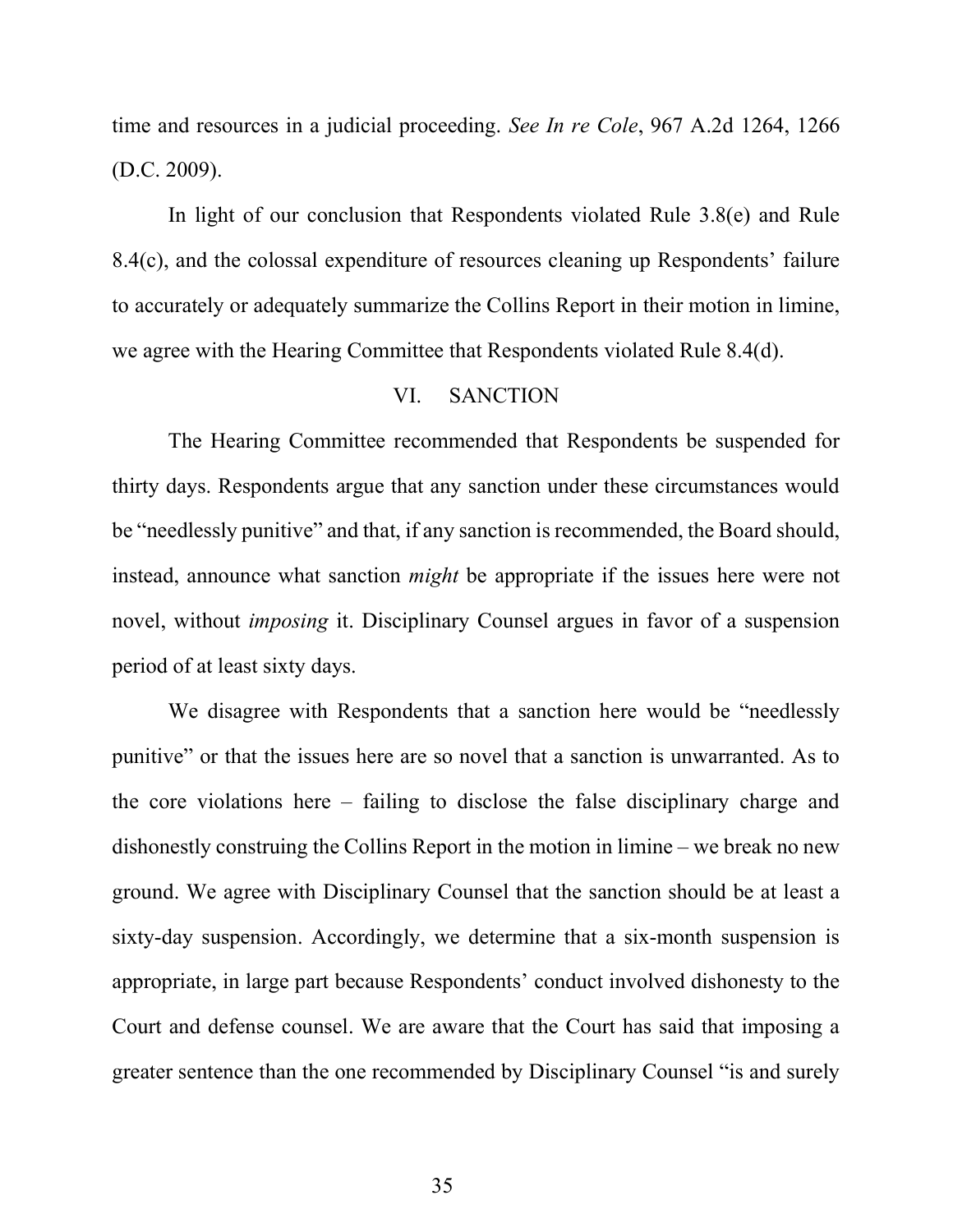should be the exception, not the norm, in a jurisdiction, like ours, in which [Disciplinary] Counsel conscientiously and vigorously enforces the Rules of Professional Conduct." Cleaver-Bascombe, 892 A.2d at 412 n.14. We, of course, follow the precedents of the Court and would recommend a sanction greater than that suggested by Disciplinary Counsel only rarely. However, where, as here, Disciplinary Counsel's recommendation is not a firm sixty-day suspension but, rather, is couched as a floor on the sanction – the sanction should be "at least" sixty days – we believe our recommendation is consistent with Disciplinary Counsel's recommendation.

The sanction imposed in an attorney disciplinary matter is one that is necessary to protect the public and the courts, maintain the integrity of the legal profession, and deter the respondent and other attorneys from engaging in similar misconduct. See, e.g., In re Hutchinson, 534 A.2d 919, 924 (D.C. 1987) (en banc); Martin, 67 A.3d at 1053; Cater, 887 A.2d at 17. "In all cases, [the] purpose in imposing discipline is to serve the public and professional interests . . . rather than to visit punishment upon an attorney." In re Reback, 513 A.2d 226, 231 (D.C. 1986) (en banc) (citations omitted); see also In re Goffe, 641 A.2d 458, 464 (D.C. 1994) (per curiam).

The sanction also must not "foster a tendency toward inconsistent dispositions for comparable conduct or ... otherwise be unwarranted." D.C. Bar R. XI,  $\S$  9(h)(1); see, e.g., Hutchinson, 534 A.2d at 923-24; In re Berryman, 764 A.2d 760, 766 (D.C. 2000). In determining the appropriate sanction, the Court of Appeals considers a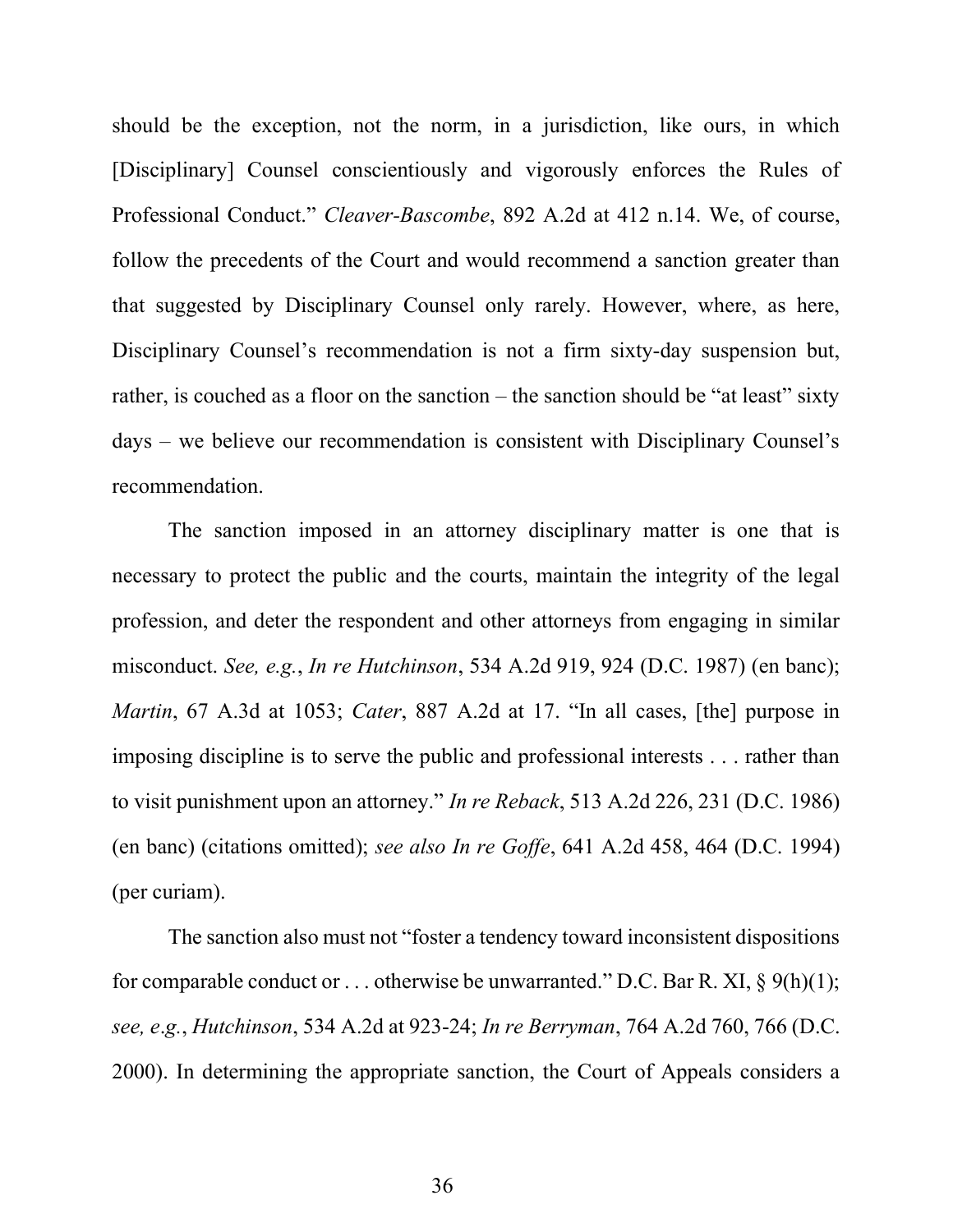number of factors, including: (1) the seriousness of the conduct at issue; (2) the prejudice, if any, to the client which resulted from the conduct; (3) whether the conduct involved dishonesty; (4) the presence or absence of violations of other provisions of the disciplinary rules; (5) whether the attorney has a previous disciplinary history; (6) whether the attorney has acknowledged his wrongful conduct; and (7) circumstances in mitigation or aggravation. See, e.g., Martin, 67 A.3d at 1053 (citing In re Elgin, 918 A.2d 362, 376 (D.C. 2007)). The Court also considers "'the moral fitness of the attorney' and 'the need to protect the public, the courts, and the legal profession . . . .'" In re Rodriguez-Quesada, 122 A.3d 913, 921 (D.C. 2015) (per curiam) (quoting In re Howes, 52 A.3d 1, 15 (D.C. 2012)). "'[T]he imposition of sanction in bar discipline cases is not an exact science' . . . and 'within the limits of the mandate to achieve consistency, each case must be decided on its particular facts." Cater, 887 A.2d at 27 (citations omitted).

The Rule 3.8(e) violation is the central violation in this case; however, the determination that Respondents violated Rule 8.4(c) is a substantial aggravating factor. As Disciplinary Counsel acknowledged at oral argument, with respect to sanction on the Rule 3.8(e) violation, there is little to guide us; there is limited caselaw concerning the appropriate sanction in matters involving prosecutorial misconduct in violation of Rule 3.8(e).

Disciplinary Counsel is surely right that, as a general matter, a violation of Rule 3.8(e) undermines our entire system of criminal justice. Prosecutors are not merely advocates; they are called upon to make sure that criminal trials are fair to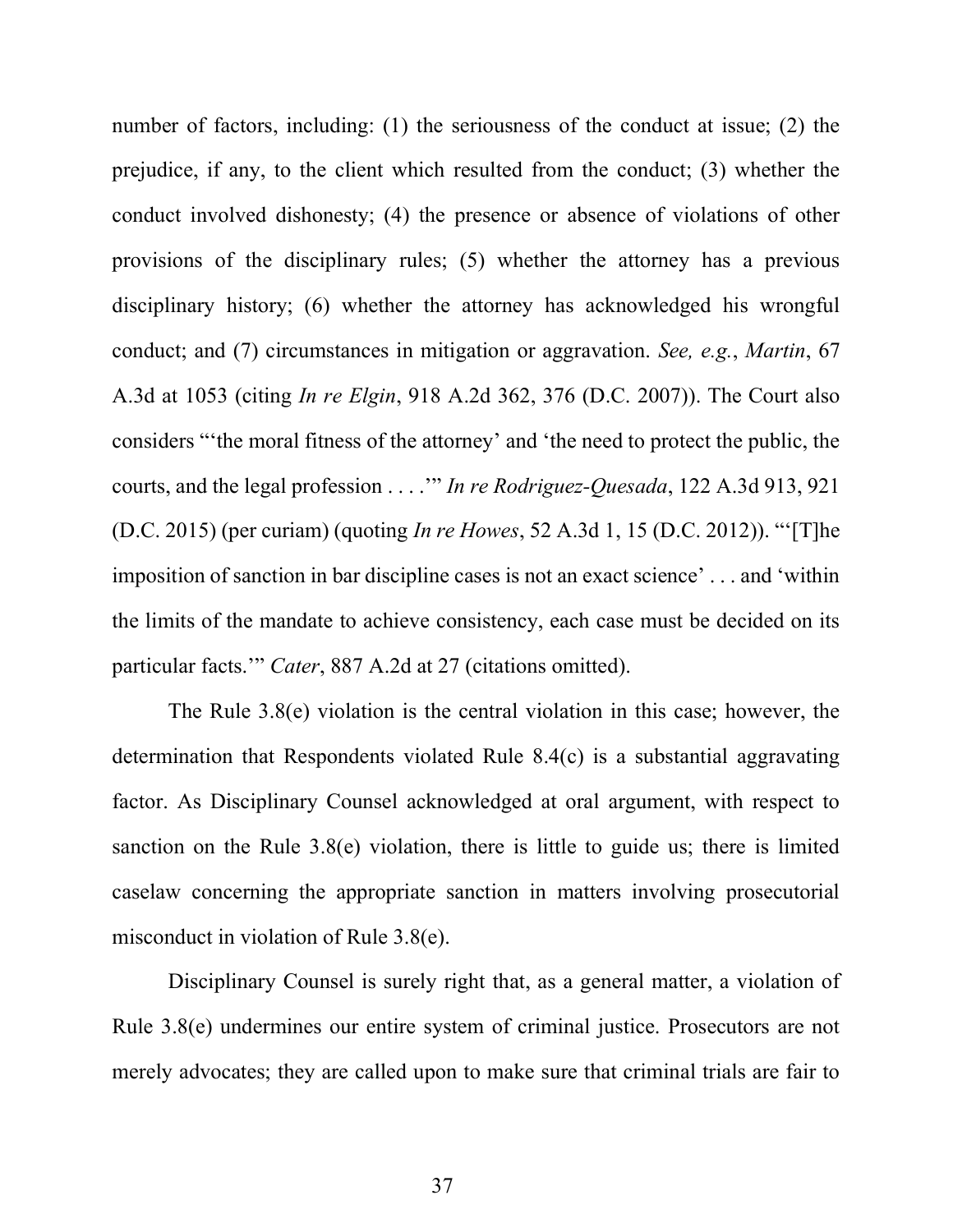the accused and that the machinery of prosecution is credible. At its most severe, a violation of Rule 3.8(e) can mean that an innocent person languishes in prison – which would surely be an aggravating factor.

In Kline, the Court stated that it would have imposed a thirty-day suspension but for the uncertain state of the law concerning whether Rule 3.8(e) applied to nondisclosures that did not meet the materiality element of *Brady*. 113 A.3d at 215-16. Distinguishable from the instant matter, however, *Kline* did not involve dishonesty to the Court.

In Howes, 52 A.3d at 5-7, however, a respondent federal prosecutor was disbarred for failing to disclose witness voucher payments to trial court judges. He was also knowingly dishonest and took advantage of a system that made his dishonesty hard to detect, an aggravating factor. Though *Howes* involved a pattern of conduct, not one case as here.

On the one hand, Respondents have expressed remorse concerning their misconduct and there is no evidence that either Respondent was previously or subsequently disciplined. And, while the failures of the U.S. Attorney's Office to appropriately supervise these attorneys do not absolve them of a rule violation, they are relevant to sanction.

On the other hand, this case presents the significantly aggravating factor found in Howes and Cleaver-Bascombe – dishonesty to the Court that is difficult to detect. See Howes, 52 A.3d at 22 ("Where misconduct is particularly difficult to discover and involves direct exploitation of government resources, as with government

38